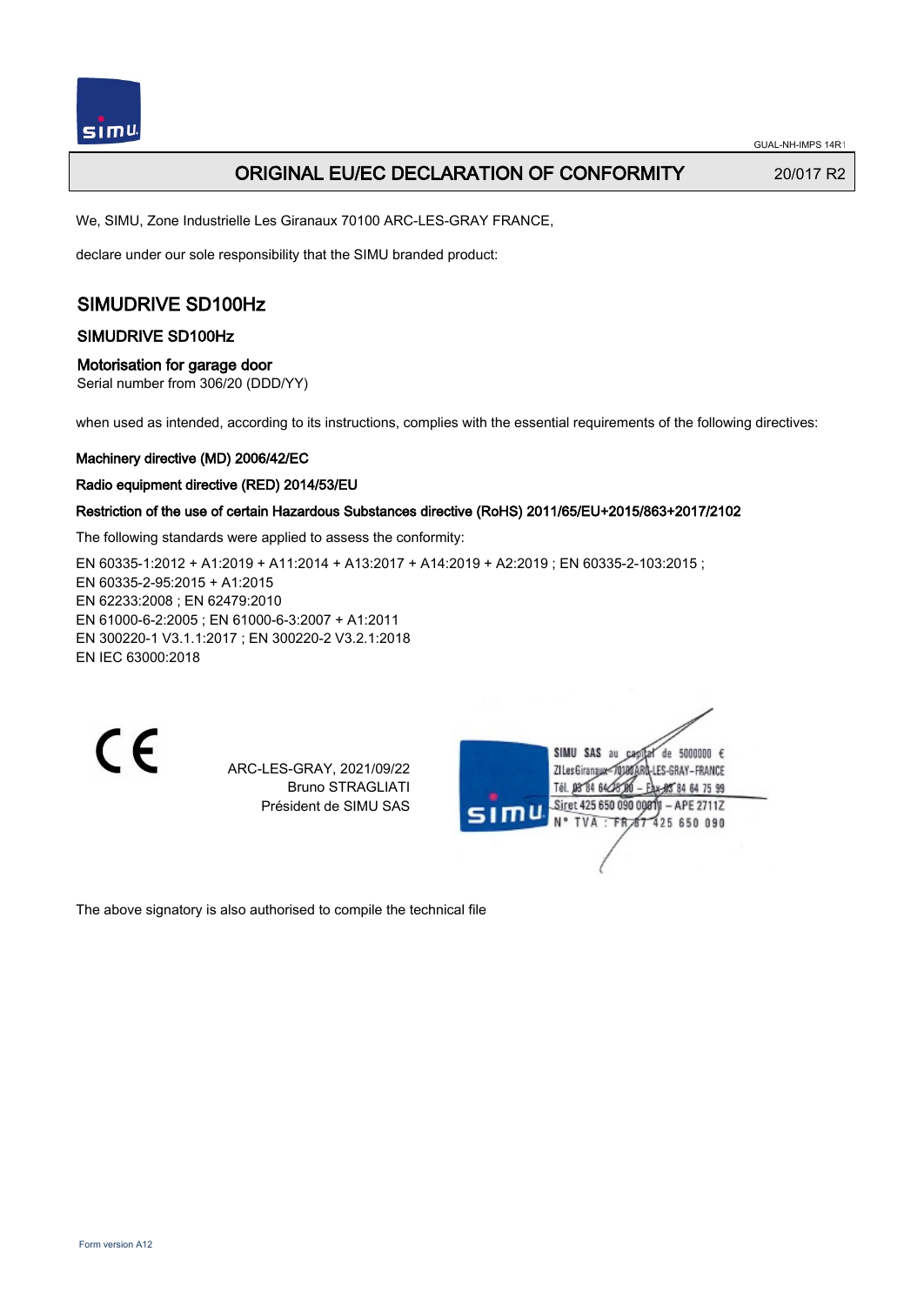

## ORIGINAL EU/EC DECLARATION OF CONFORMITY DECLARATION EU/CE DE CONFORMITE ORIGINALE

20/017 R2

We, SIMU, Zone Industrielle Les Giranaux 70100 ARC-LES-GRAY FRANCE, Nous,

declare under our sole responsibility that the SIMU branded product: declarons sous notre seule responsabilité que le produit de marque SIMU

# SIMUDRIVE SD100Hz

## SIMUDRIVE SD100Hz

## Motorisation for garage door

Motorisations de porte de garage

Serial number from 306/20 (DDD/YY) Numéro de série à partir de

when used as intended, according to its instructions, complies with the essential requirements of the following directives: utilisé, selon l'usage prévu, comme décrit dans son manuel d'utilisation, est conforme aux exigences essentielles des directives suivantes

### Machinery directive (MD) 2006/42/EC

Directive Machine 2006/42/EC

## Radio equipment directive (RED) 2014/53/EU

Directive sur les équipements radio 2014/53/EU

## Restriction of the use of certain Hazardous Substances directive (RoHS) 2011/65/EU+2015/863+2017/2102

Directive RoHS 2011/65/EU+2015/863+2017/2102

The following standards were applied to assess the conformity: Les normes de référence suivantes ont été appliquées pour évaluer la conformité

EN 60335-1:2012 + A1:2019 + A11:2014 + A13:2017 + A14:2019 + A2:2019 ; EN 60335-2-103:2015 ; EN 60335‑2‑95:2015 + A1:2015 EN 62233:2008 ; EN 62479:2010 EN 61000‑6‑2:2005 ; EN 61000‑6‑3:2007 + A1:2011 EN 300220‑1 V3.1.1:2017 ; EN 300220‑2 V3.2.1:2018 EN IEC 63000:2018

 $\epsilon$ 

ARC-LES-GRAY, 2021/09/22 Bruno STRAGLIATI Président de SIMU SAS



The above signatory is also authorised to compile the technical file

La personne signataire ci-dessus est aussi celle autorisée à constituer le dossier technique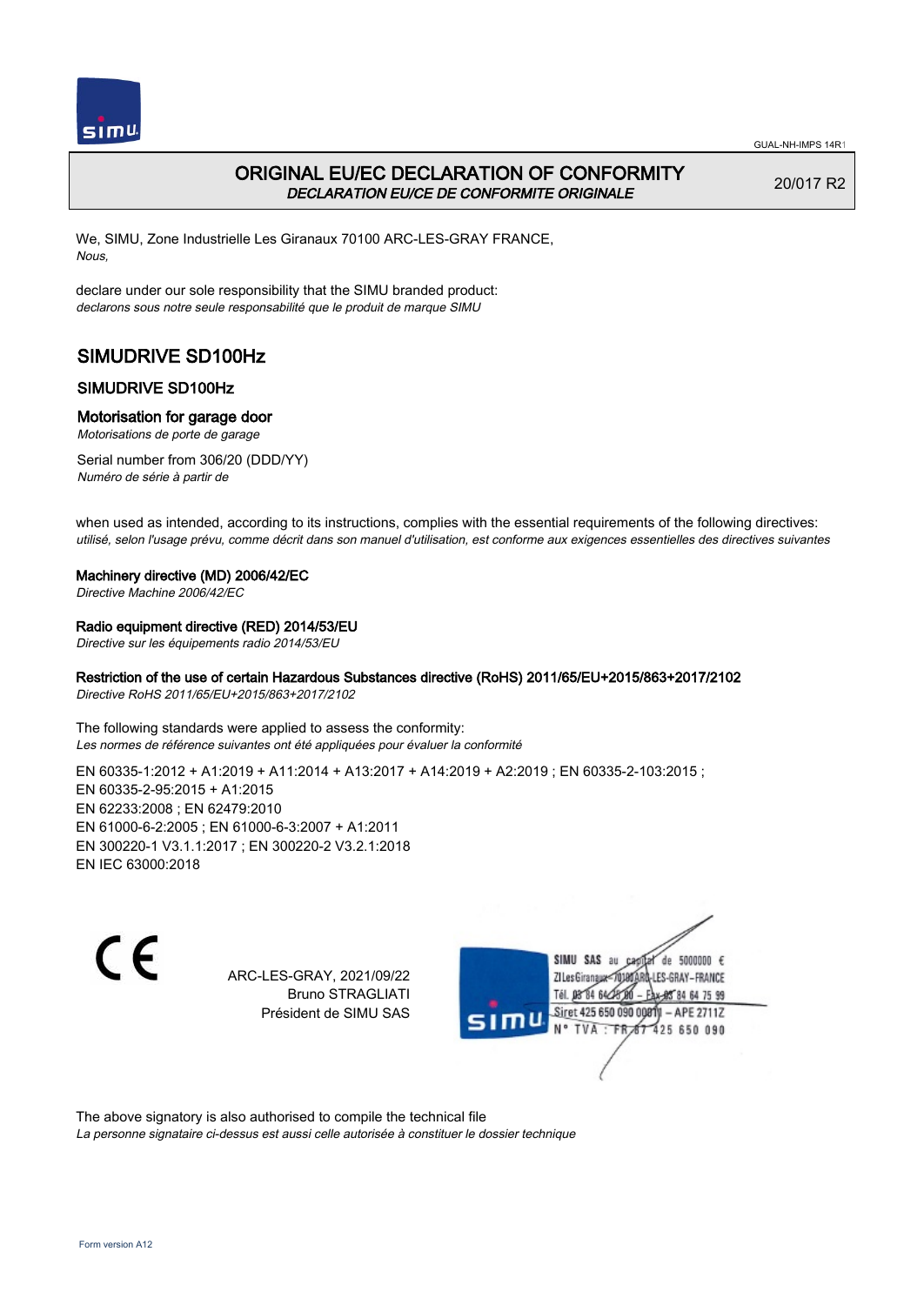

## ORIGINAL EU/EC DECLARATION OF CONFORMITY ORIGINAL EU/EG-KONFORMITÄTSERKLÄRUNG

20/017 R2

We, SIMU, Zone Industrielle Les Giranaux 70100 ARC-LES-GRAY FRANCE, Wir,

declare under our sole responsibility that the SIMU branded product: erklären unter unserer alleinigen Verantwortung, dass das mit der Marke SIMU versehene Produkt

# SIMUDRIVE SD100Hz

## SIMUDRIVE SD100Hz

### Motorisation for garage door

Motorisierung für ein Garagentor

Serial number from 306/20 (DDD/YY) Seriennummer ab

when used as intended, according to its instructions, complies with the essential requirements of the following directives: den einschlägigen Bestimmungen der folgenden Richtlinien entspricht, wenn es nach den Anweisungen des Herstellers bestimmungsgemäß verwendet wird

### Machinery directive (MD) 2006/42/EC

Maschinenrichtlinie 2006/42/EC

### Radio equipment directive (RED) 2014/53/EU

Funkanlagen-Richtlinie 2014/53/EU

### Restriction of the use of certain Hazardous Substances directive (RoHS) 2011/65/EU+2015/863+2017/2102

RoHS-Richtlinie 2011/65/EU+2015/863+2017/2102

The following standards were applied to assess the conformity: Die Konformität wird durch die Einhaltung folgender Normen nachgewiesen

EN 60335-1:2012 + A1:2019 + A11:2014 + A13:2017 + A14:2019 + A2:2019 ; EN 60335-2-103:2015 ; EN 60335‑2‑95:2015 + A1:2015 EN 62233:2008 ; EN 62479:2010 EN 61000‑6‑2:2005 ; EN 61000‑6‑3:2007 + A1:2011 EN 300220‑1 V3.1.1:2017 ; EN 300220‑2 V3.2.1:2018 EN IEC 63000:2018

C E

ARC-LES-GRAY, 2021/09/22 Bruno STRAGLIATI Président de SIMU SAS

de 5000000  $\epsilon$ SIMU SAS au ZI Les Giranaux</br/>1018 LES-GRAY-FRANCE Tél. 08 84 64 24 64 75 99 Siret 425 650 090 0001 - APE 2711Z 425 650 090 **TVA:FR** 

The above signatory is also authorised to compile the technical file

Die oben genannte Person ist auch bevollmächtigt, die relevanten technischen Unterlagen zusammenzustellen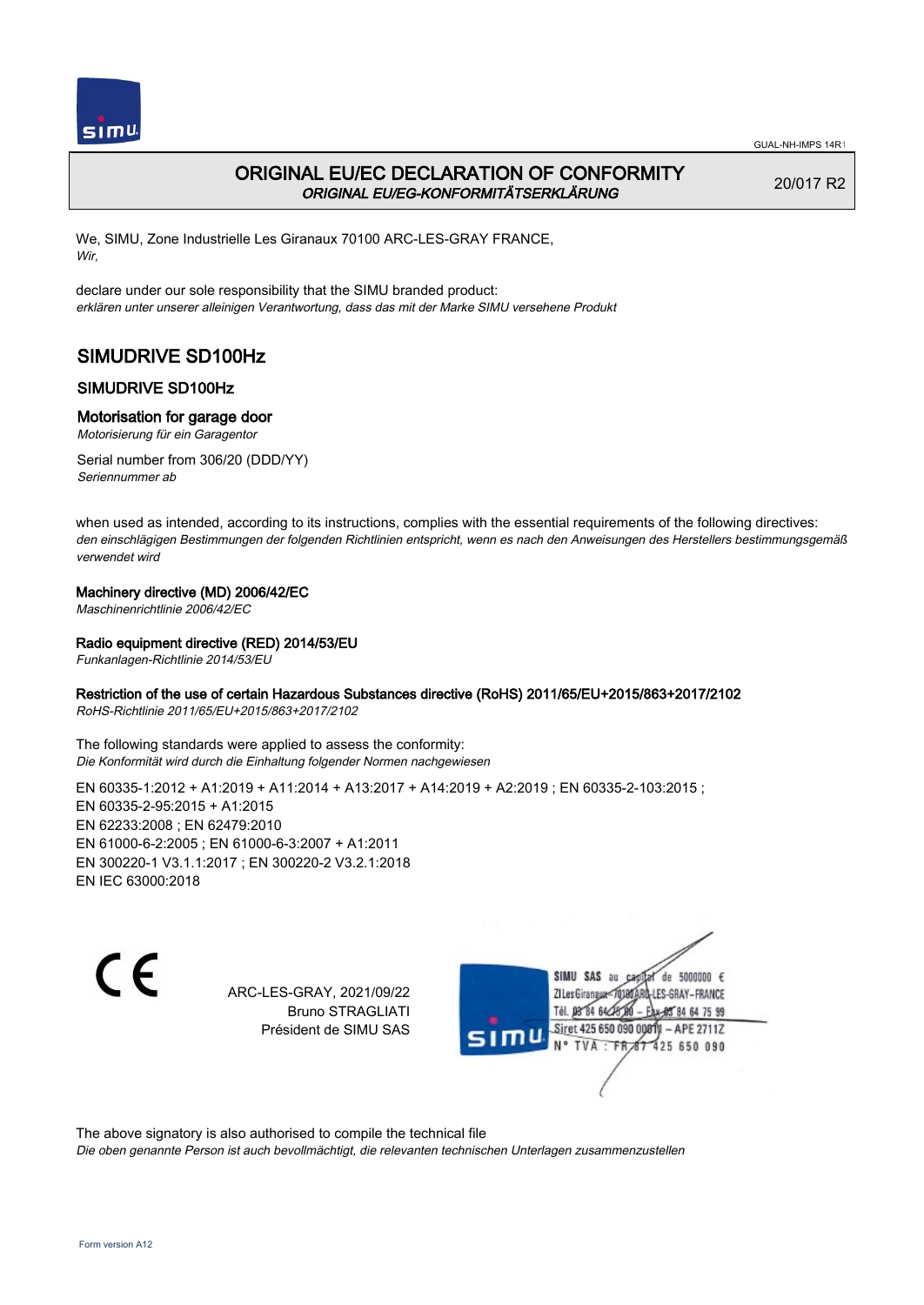

## ORIGINAL EU/EC DECLARATION OF CONFORMITY DECLARACIÓN UE/CE DE CONFORMIDAD ORIGINAL

20/017 R2

We, SIMU, Zone Industrielle Les Giranaux 70100 ARC-LES-GRAY FRANCE, Nosotros,

declare under our sole responsibility that the SIMU branded product: declaramos bajo nuestra única responsabilidad, que los productos de la marca SIMU

# SIMUDRIVE SD100Hz

## SIMUDRIVE SD100Hz

## Motorisation for garage door

motorización de puerta de garaje

Serial number from 306/20 (DDD/YY) número de serie a partir de

when used as intended, according to its instructions, complies with the essential requirements of the following directives: cuando se utilizan según el uso previsto, de conformidad con sus instrucciones, cumplen con los requisitos esenciales de las siguientes directivas

## Machinery directive (MD) 2006/42/EC

Directiva "Máquinas" 2006/42/EC

## Radio equipment directive (RED) 2014/53/EU

Directiva equipos radioeléctricos 2014/53/EU

### Restriction of the use of certain Hazardous Substances directive (RoHS) 2011/65/EU+2015/863+2017/2102

Directiva RoHS 2011/65/EU+2015/863+2017/2102

The following standards were applied to assess the conformity: Las siguientes normas de referencia han sido aplicadas para evaluar la conformidad

EN 60335‑1:2012 + A1:2019 + A11:2014 + A13:2017 + A14:2019 + A2:2019 ; EN 60335‑2‑103:2015 ; EN 60335‑2‑95:2015 + A1:2015 EN 62233:2008 ; EN 62479:2010 EN 61000‑6‑2:2005 ; EN 61000‑6‑3:2007 + A1:2011 EN 300220‑1 V3.1.1:2017 ; EN 300220‑2 V3.2.1:2018 EN IEC 63000:2018

C E

ARC-LES-GRAY, 2021/09/22 Bruno STRAGLIATI Président de SIMU SAS

SIMU SAS au de 5000000  $\epsilon$ ZI Les Giranaux-70180 LES-GRAY-FRANCE Tél. 08 84 64 24 64 75 99 Siret 425 650 090 0081) - APE 2711Z 425 650 090 TVA: FR

The above signatory is also authorised to compile the technical file

el firmante, anteriormente mencionado tambien esta facultado para elaborar el expediente tecnico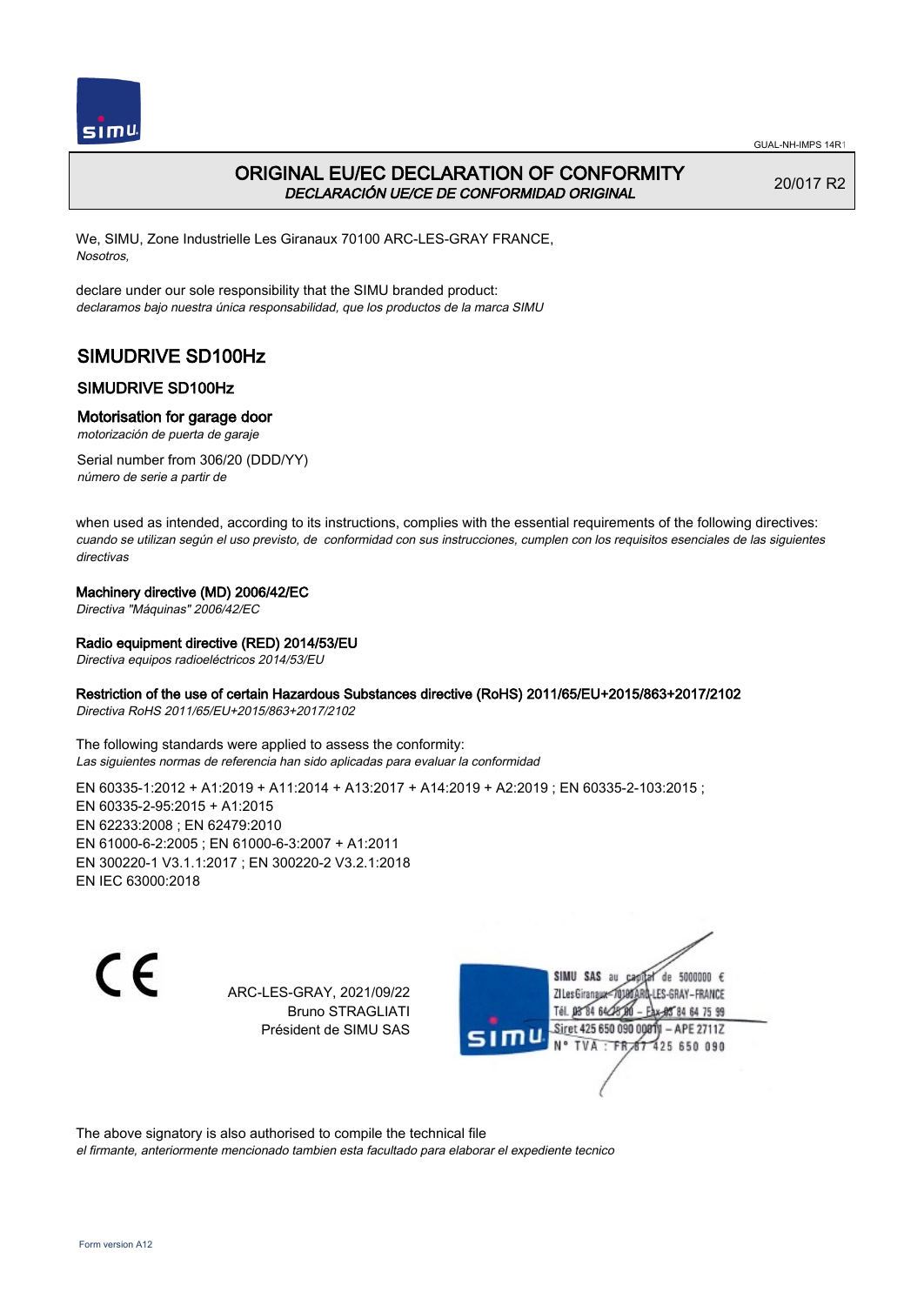

## ORIGINAL EU/EC DECLARATION OF CONFORMITY DICHIARAZIONE DI CONFORMITÀ UE/CE ORIGINALE

20/017 R2

We, SIMU, Zone Industrielle Les Giranaux 70100 ARC-LES-GRAY FRANCE, Noi,

declare under our sole responsibility that the SIMU branded product: dichiariamo sotto la nostra esclusiva responsabilità che l'appareccho di marca SIMU

# SIMUDRIVE SD100Hz

## SIMUDRIVE SD100Hz

## Motorisation for garage door

Motorizzazione di porta di garage

Serial number from 306/20 (DDD/YY) Numero di serie a partire da

when used as intended, according to its instructions, complies with the essential requirements of the following directives: se utilizzato secondo l'uso previsto, come descritto nel suo manuale d'istruzioni, è conforme ai requisiti essenziali delle seguenti Direttive

### Machinery directive (MD) 2006/42/EC

Direttiva Macchine 2006/42/EC

### Radio equipment directive (RED) 2014/53/EU

Direttiva apparecchiature radio 2014/53/EU

## Restriction of the use of certain Hazardous Substances directive (RoHS) 2011/65/EU+2015/863+2017/2102

Direttiva RoHS 2011/65/EU+2015/863+2017/2102

The following standards were applied to assess the conformity: I seguenti standard di riferimento sono stati applicati per ottenere la conformità

EN 60335-1:2012 + A1:2019 + A11:2014 + A13:2017 + A14:2019 + A2:2019 ; EN 60335-2-103:2015 ; EN 60335‑2‑95:2015 + A1:2015 EN 62233:2008 ; EN 62479:2010 EN 61000‑6‑2:2005 ; EN 61000‑6‑3:2007 + A1:2011 EN 300220‑1 V3.1.1:2017 ; EN 300220‑2 V3.2.1:2018 EN IEC 63000:2018

 $\epsilon$ 

ARC-LES-GRAY, 2021/09/22 Bruno STRAGLIATI Président de SIMU SAS



The above signatory is also authorised to compile the technical file Il firmatario è inoltre autorizzato a costituire il fascicolo tecnico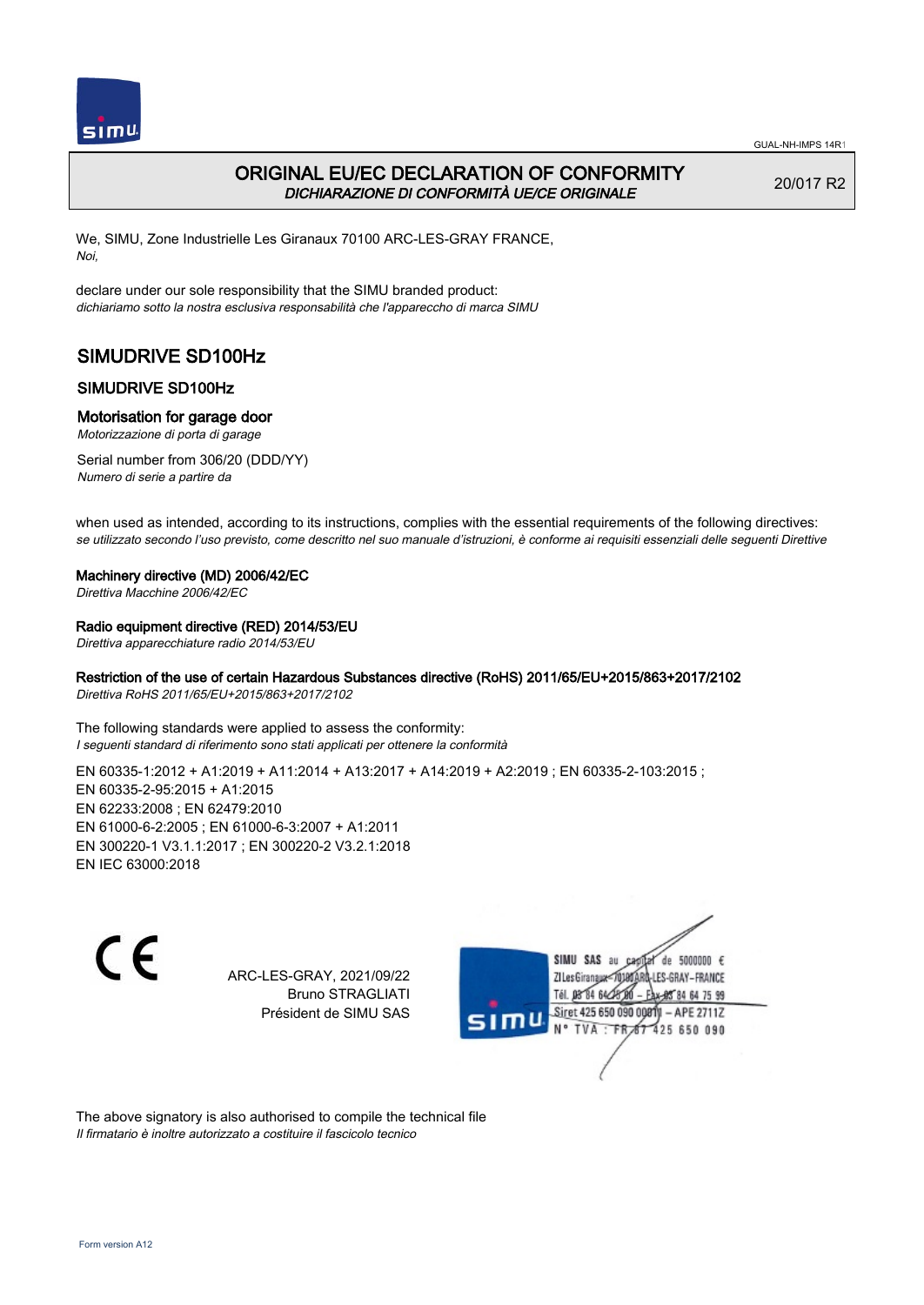

# ORIGINAL EU/EC DECLARATION OF CONFORMITY ОРИГИНАЛНА EU/EC ДЕКЛАРАЦИЯ ЗА СЪОТВЕТСТВИЕ

20/017 R2

We, SIMU, Zone Industrielle Les Giranaux 70100 ARC-LES-GRAY FRANCE, Ние,

declare under our sole responsibility that the SIMU branded product: декларираме на своя лична отговорност, че продукт с търговска марка SIMU

# SIMUDRIVE SD100Hz

## SIMUDRIVE SD100Hz

### Motorisation for garage door

Моторизация за гаражни врани

Serial number from 306/20 (DDD/YY) сериен номер от

when used as intended, according to its instructions, complies with the essential requirements of the following directives: когато се използва съобразно предназначението си и в съответствие с инструкциите е в съответствие с основните изисквания на следните директиви

### Machinery directive (MD) 2006/42/EC

Машинна директива 2006/42/EC

### Radio equipment directive (RED) 2014/53/EU

Директива за радио оборудване 2014/53/EU

#### Restriction of the use of certain Hazardous Substances directive (RoHS) 2011/65/EU+2015/863+2017/2102

RoHS Директива относно ограничението на употребата на определени опасни вещества в електрическото и електронното оборудване 2011/65/EU+2015/863+2017/2102

The following standards were applied to assess the conformity: Следните референтни стандарти са приложени за оценяване на съответствието

EN 60335‑1:2012 + A1:2019 + A11:2014 + A13:2017 + A14:2019 + A2:2019 ; EN 60335‑2‑103:2015 ; EN 60335‑2‑95:2015 + A1:2015 EN 62233:2008 ; EN 62479:2010 EN 61000‑6‑2:2005 ; EN 61000‑6‑3:2007 + A1:2011 EN 300220‑1 V3.1.1:2017 ; EN 300220‑2 V3.2.1:2018 EN IEC 63000:2018



ARC-LES-GRAY, 2021/09/22 Bruno STRAGLIATI Président de SIMU SAS



The above signatory is also authorised to compile the technical file Гоеподписващия също е упълномощен да съставя техническо досие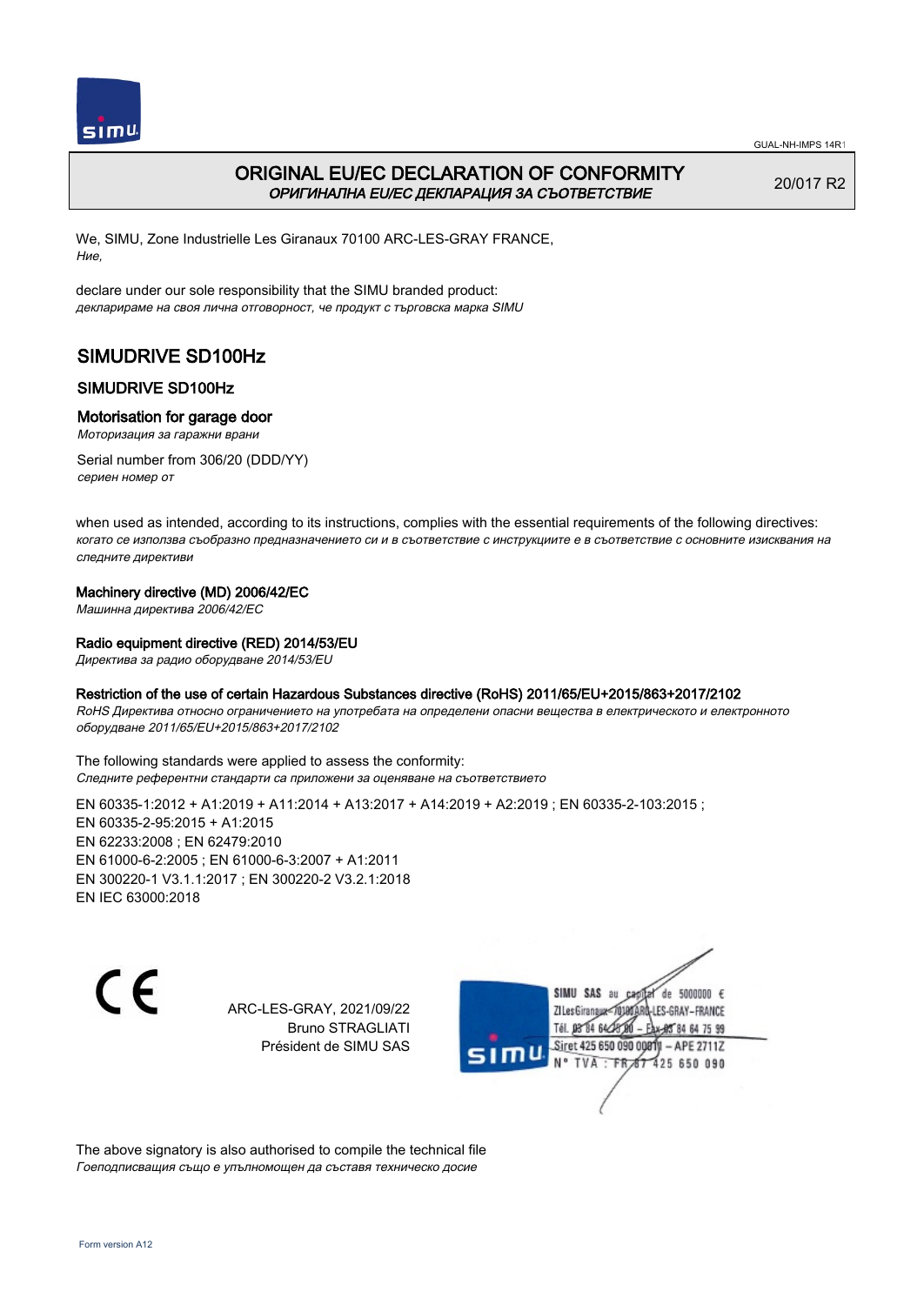

## ORIGINAL EU/EC DECLARATION OF CONFORMITY ORIGINÁLNÍ EU/ES PROHLÁŠENÍ O SHODĚ

20/017 R2

We, SIMU, Zone Industrielle Les Giranaux 70100 ARC-LES-GRAY FRANCE, My,

declare under our sole responsibility that the SIMU branded product: prohlašujeme na svou výlučnou odpovědnost, že výrobek značky SIMU

# SIMUDRIVE SD100Hz

## SIMUDRIVE SD100Hz

### Motorisation for garage door

Pohon pro garážová vrata

Serial number from 306/20 (DDD/YY) Sériové číslo od

when used as intended, according to its instructions, complies with the essential requirements of the following directives: pokud je používán v souladu s účelem použití a s návodem, splňuje základní požadavky těchto směrnic

#### Machinery directive (MD) 2006/42/EC

Směrnice o strojních zařízeních 2006/42/EC

#### Radio equipment directive (RED) 2014/53/EU

Směrnice o dodávání rádiových zařízení na trh 2014/53/EU

### Restriction of the use of certain Hazardous Substances directive (RoHS) 2011/65/EU+2015/863+2017/2102

Směrnice o omezení používání některých nebezpečných látek v elektrických a elektronických zařízeních 2011/65/EU+2015/863+2017/2102

The following standards were applied to assess the conformity: Pro posouzení shody byly použity následující normy

EN 60335‑1:2012 + A1:2019 + A11:2014 + A13:2017 + A14:2019 + A2:2019 ; EN 60335‑2‑103:2015 ; EN 60335‑2‑95:2015 + A1:2015 EN 62233:2008 ; EN 62479:2010 EN 61000‑6‑2:2005 ; EN 61000‑6‑3:2007 + A1:2011 EN 300220‑1 V3.1.1:2017 ; EN 300220‑2 V3.2.1:2018 EN IEC 63000:2018

 $\epsilon$ 

ARC-LES-GRAY, 2021/09/22 Bruno STRAGLIATI Président de SIMU SAS



The above signatory is also authorised to compile the technical file Výše uvedená osoba je také osoba pověřená sestavením technické dokumentace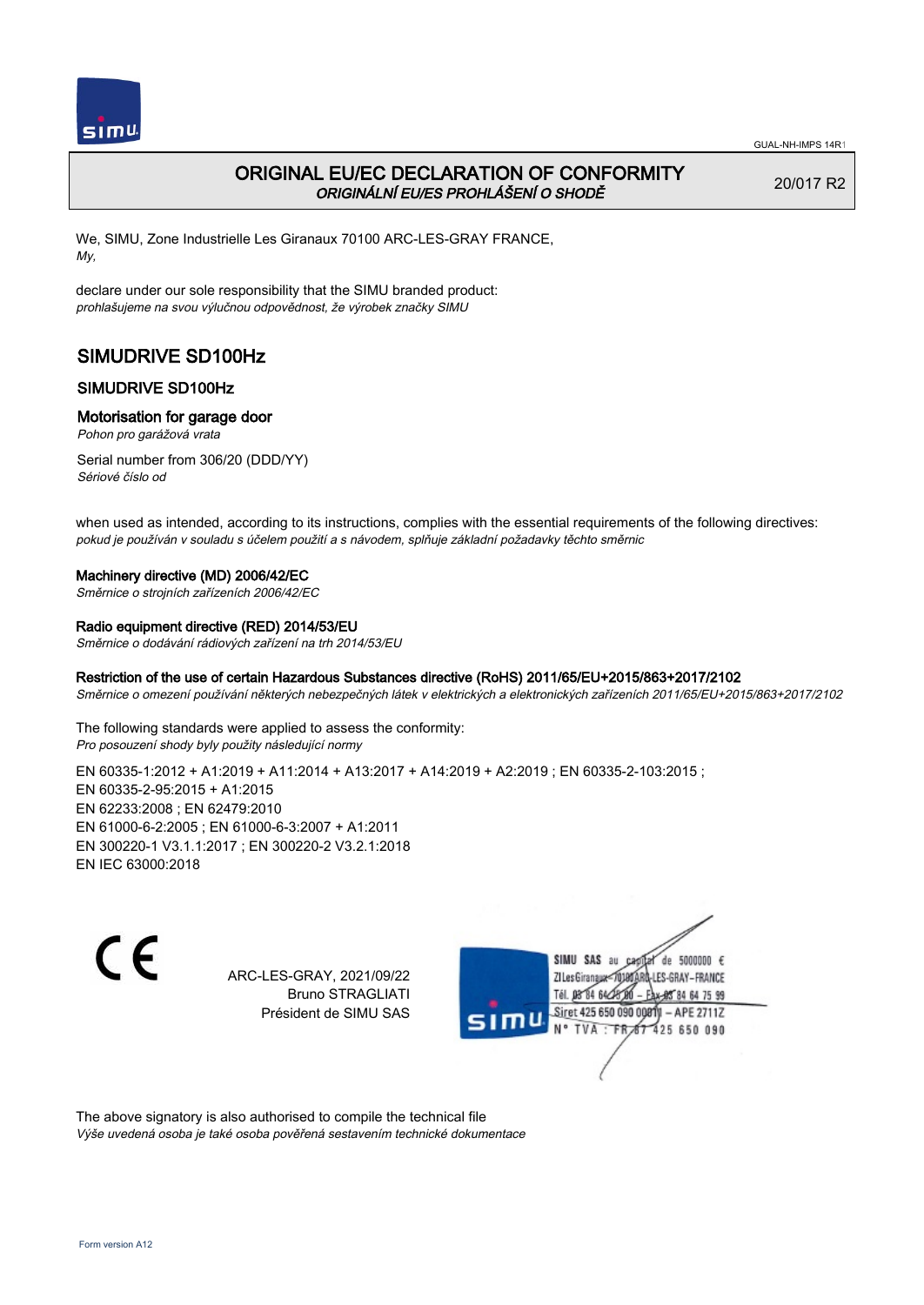

## ORIGINAL EU/EC DECLARATION OF CONFORMITY ORIGINAL EU/EF-OVERENSSTEMMELSESERKLÆRING

20/017 R2

We, SIMU, Zone Industrielle Les Giranaux 70100 ARC-LES-GRAY FRANCE, Vi,

declare under our sole responsibility that the SIMU branded product: erklærer som eneansvarlige, at SIMU mærkede produkter

# SIMUDRIVE SD100Hz

## SIMUDRIVE SD100Hz

### Motorisation for garage door

Motorisering af garageporte

Serial number from 306/20 (DDD/YY) serienummer fra

when used as intended, according to its instructions, complies with the essential requirements of the following directives: når det anvendes efter hensigten, efter dennes instrukser, overholder kravene i følgende direktiver

#### Machinery directive (MD) 2006/42/EC

Maskindirektivet 2006/42/EC

### Radio equipment directive (RED) 2014/53/EU

Radioudstyrsdirektivet 2014/53/EU

## Restriction of the use of certain Hazardous Substances directive (RoHS) 2011/65/EU+2015/863+2017/2102

RoHS direktiv 2011/65/EU+2015/863+2017/2102

The following standards were applied to assess the conformity: Referencestandarderne der følger blev anvendt til at vurdere overholdelsen

EN 60335-1:2012 + A1:2019 + A11:2014 + A13:2017 + A14:2019 + A2:2019 ; EN 60335-2-103:2015 ; EN 60335‑2‑95:2015 + A1:2015 EN 62233:2008 ; EN 62479:2010 EN 61000‑6‑2:2005 ; EN 61000‑6‑3:2007 + A1:2011 EN 300220‑1 V3.1.1:2017 ; EN 300220‑2 V3.2.1:2018 EN IEC 63000:2018

 $\epsilon$ 

ARC-LES-GRAY, 2021/09/22 Bruno STRAGLIATI Président de SIMU SAS



The above signatory is also authorised to compile the technical file Personen nævnt ovenfor er også godkendt til at udarbejde det tekniske dossier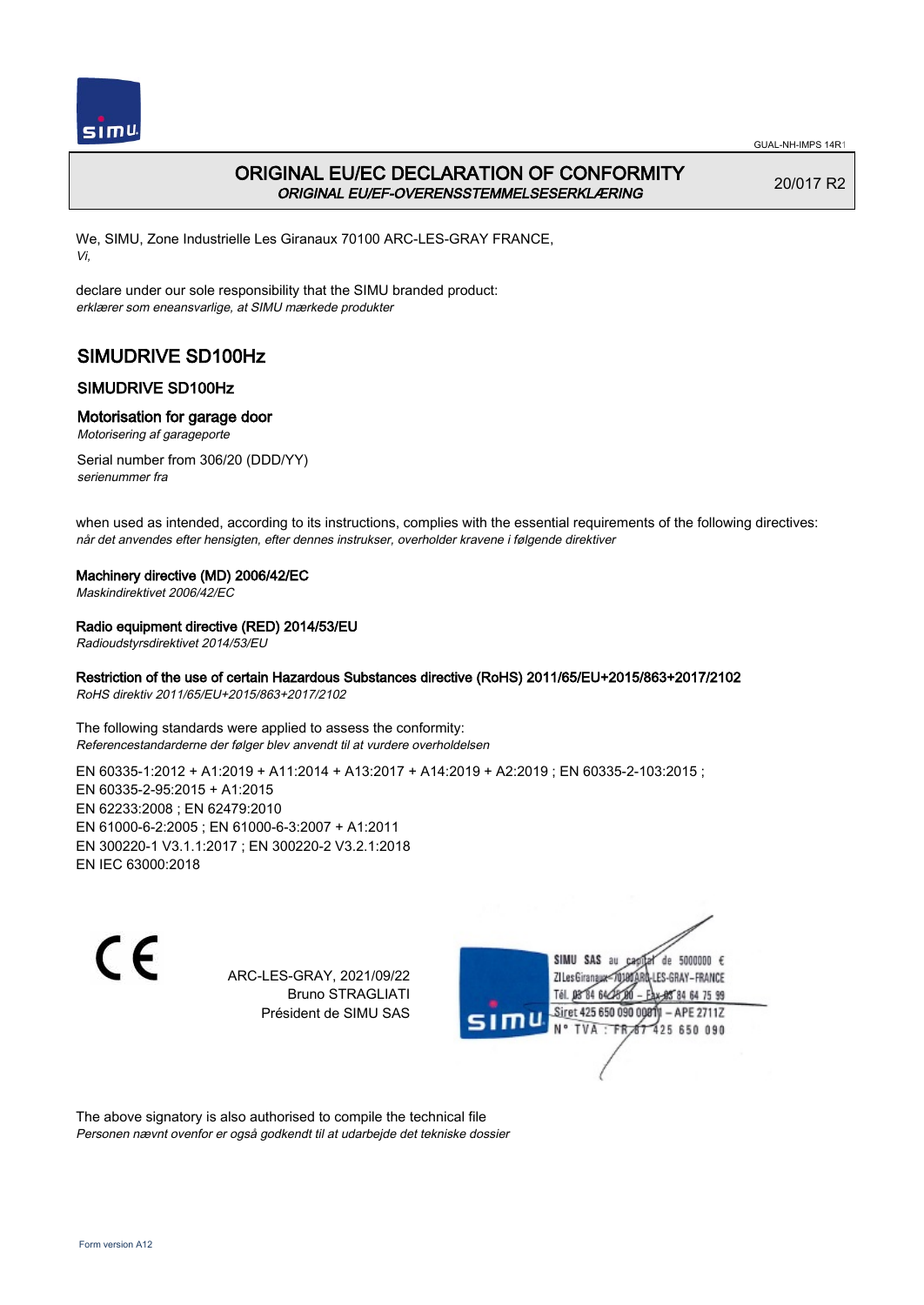

# ORIGINAL EU/EC DECLARATION OF CONFORMITY EL/EK VASTAVUSDEKLARATSIOON

20/017 R2

We, SIMU, Zone Industrielle Les Giranaux 70100 ARC-LES-GRAY FRANCE, Meie,

declare under our sole responsibility that the SIMU branded product: kinnitame kogu vastutusega, et SIMU kaubamärgiga tooted

# SIMUDRIVE SD100Hz

## SIMUDRIVE SD100Hz

### Motorisation for garage door

Garaažiuste motoriseerimine

Serial number from 306/20 (DDD/YY) Seerianumber alates

when used as intended, according to its instructions, complies with the essential requirements of the following directives: kui kasutatakse eesmärgipäraselt ja juhiste kohaselt, vastavad käesoleva direktiivi põhinõuetele

#### Machinery directive (MD) 2006/42/EC

Masinate direktiiv 2006/42/EC

## Radio equipment directive (RED) 2014/53/EU

Direktiiv raadioseadmete turul kättesaadavuse kohta 2014/53/EU

### Restriction of the use of certain Hazardous Substances directive (RoHS) 2011/65/EU+2015/863+2017/2102

RoHs direktiiv ohtlike ainete kasutamise piirangute kohta elektri- ja elektroonikaseadmetes 2011/65/EU+2015/863+2017/2102

The following standards were applied to assess the conformity: Vastavusdeklaratsiooni hindamiseks kasutatakse järgmisi standardeid

EN 60335‑1:2012 + A1:2019 + A11:2014 + A13:2017 + A14:2019 + A2:2019 ; EN 60335‑2‑103:2015 ; EN 60335‑2‑95:2015 + A1:2015 EN 62233:2008 ; EN 62479:2010 EN 61000‑6‑2:2005 ; EN 61000‑6‑3:2007 + A1:2011 EN 300220‑1 V3.1.1:2017 ; EN 300220‑2 V3.2.1:2018 EN IEC 63000:2018

 $\epsilon$ 

ARC-LES-GRAY, 2021/09/22 Bruno STRAGLIATI Président de SIMU SAS



The above signatory is also authorised to compile the technical file Eelpool nimetatud isik on volitatud koostama tehnilist dokumentatsiooni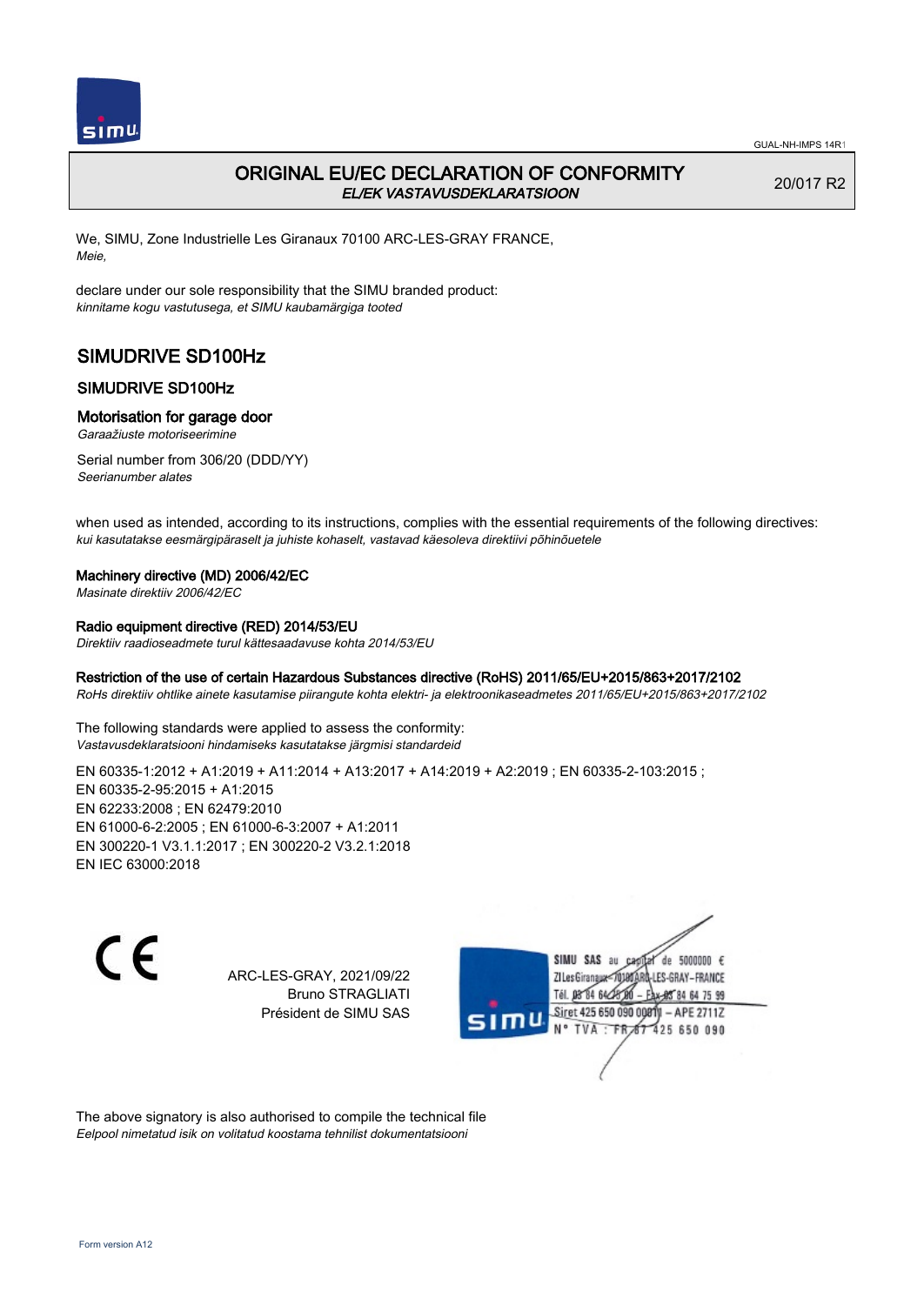

## ORIGINAL EU/EC DECLARATION OF CONFORMITY ALKUPERÄISET EU/EY-VAATIMUSTENMUKAISUUSVAKUUTUS

20/017 R2

We, SIMU, Zone Industrielle Les Giranaux 70100 ARC-LES-GRAY FRANCE, Me,

declare under our sole responsibility that the SIMU branded product: vakuutamme omalla vastuullamme, että SIMU merkkituote

# SIMUDRIVE SD100Hz

## SIMUDRIVE SD100Hz

### Motorisation for garage door

Autotallin ovien motorisointi

Serial number from 306/20 (DDD/YY) sarjanumerot

when used as intended, according to its instructions, complies with the essential requirements of the following directives: kun käytettynä oikein ja sen ohjeiden mukaan, noudattaa seuraavien direktiivien olennaisia vaatimuksia

### Machinery directive (MD) 2006/42/EC

Konedirektiivin 2006/42/EC

### Radio equipment directive (RED) 2014/53/EU

Radiolaitteiden direktiivin 2014/53/EU

## Restriction of the use of certain Hazardous Substances directive (RoHS) 2011/65/EU+2015/863+2017/2102

RoHS direktiivin 2011/65/EU+2015/863+2017/2102

The following standards were applied to assess the conformity: Seuraavia viitestandardeja sovellettiin vaatimustenmukaisuusvakuutusta arvioitaessa

EN 60335-1:2012 + A1:2019 + A11:2014 + A13:2017 + A14:2019 + A2:2019 ; EN 60335-2-103:2015 ; EN 60335‑2‑95:2015 + A1:2015 EN 62233:2008 ; EN 62479:2010 EN 61000‑6‑2:2005 ; EN 61000‑6‑3:2007 + A1:2011 EN 300220‑1 V3.1.1:2017 ; EN 300220‑2 V3.2.1:2018 EN IEC 63000:2018

 $\epsilon$ 

ARC-LES-GRAY, 2021/09/22 Bruno STRAGLIATI Président de SIMU SAS



The above signatory is also authorised to compile the technical file Yllä allekirjoittaja on myös valtuutettu kokoamaan teknisten tiedostojen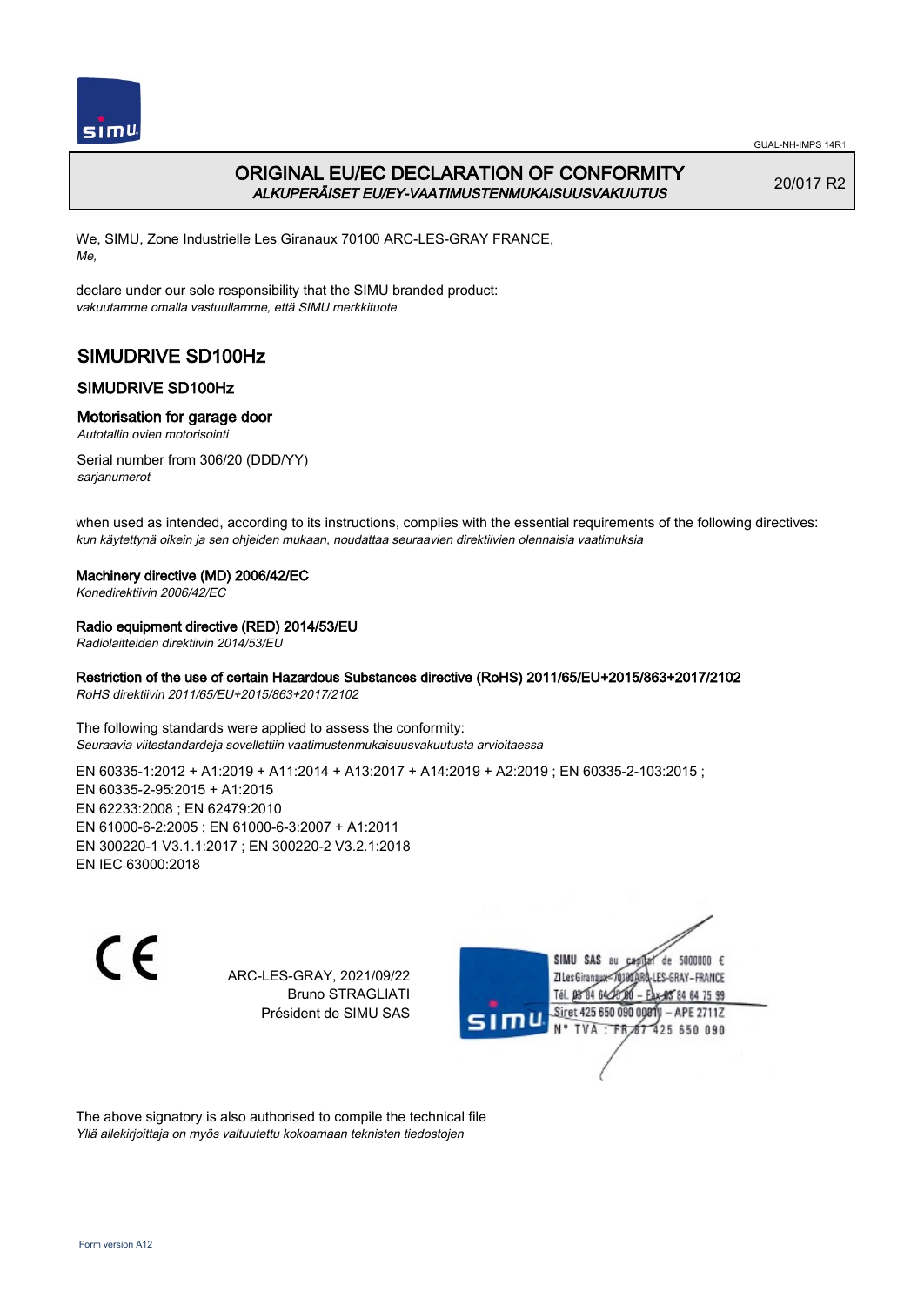

## ORIGINAL EU/EC DECLARATION OF CONFORMITY ΠΡΩΤΟΤΥΠΟ ΔΗΛΩΣΗ ΣΥΜΜΟΡΦΩΣΗΣ ΕΕ/EK

20/017 R2

We, SIMU, Zone Industrielle Les Giranaux 70100 ARC-LES-GRAY FRANCE, εμείς,

declare under our sole responsibility that the SIMU branded product: Δηλώνουμε αναλαμβάνοντας την αποκλειστική ευθύνη ότι το επώνυμο προϊόν SIMU

# SIMUDRIVE SD100Hz

## SIMUDRIVE SD100Hz

### Motorisation for garage door

Μηχανοκίνηση για γκαραζόπορτα

Serial number from 306/20 (DDD/YY) σειριακό αριθμό από

when used as intended, according to its instructions, complies with the essential requirements of the following directives: όταν χρησιμοποιείται όπως έχει προβλεφθεί, σύμφωνα με τις οδηγίες του, συμφωνεί με τις βασικές απαιτήσεις των ακόλουθων οδηγιών

#### Machinery directive (MD) 2006/42/EC

Οδηγία περι μηχανικού εξοπλισμού 2006/42/EC

#### Radio equipment directive (RED) 2014/53/EU

Οδηγία ραδιοεξοπλισμού 2014/53/EU

## Restriction of the use of certain Hazardous Substances directive (RoHS) 2011/65/EU+2015/863+2017/2102

Οδηγίας RoHS 2011/65/EU+2015/863+2017/2102

The following standards were applied to assess the conformity: Τα πρότυπα αναφοράς που ακολουθούν εφαρμόστηκαν με σκοπό την αξιολόγηση της συμμόρφωσης

EN 60335-1:2012 + A1:2019 + A11:2014 + A13:2017 + A14:2019 + A2:2019 ; EN 60335-2-103:2015 ; EN 60335‑2‑95:2015 + A1:2015 EN 62233:2008 ; EN 62479:2010 EN 61000‑6‑2:2005 ; EN 61000‑6‑3:2007 + A1:2011 EN 300220‑1 V3.1.1:2017 ; EN 300220‑2 V3.2.1:2018 EN IEC 63000:2018

C E

ARC-LES-GRAY, 2021/09/22 Bruno STRAGLIATI Président de SIMU SAS



The above signatory is also authorised to compile the technical file

Το πρόσωπο που αναφέρεται παραπάνω είναι επίσης εξουσιοδοτημένο να καταρτίσει τον τεχνικό φάκελο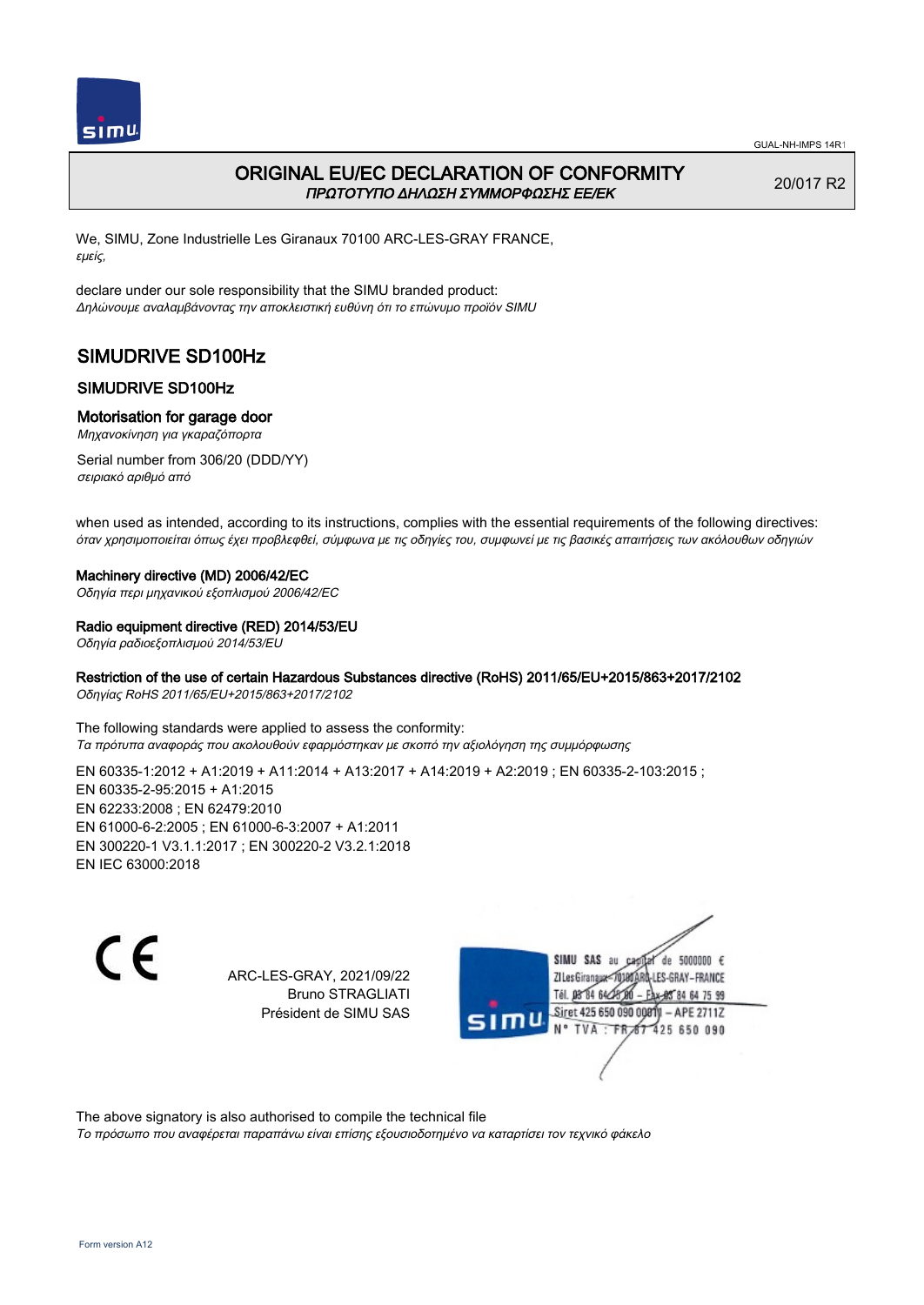

# ORIGINAL EU/EC DECLARATION OF CONFORMITY ORGINALNA EU/EC DEKLARACIJA O USKLAĐENOSTI

20/017 R2

We, SIMU, Zone Industrielle Les Giranaux 70100 ARC-LES-GRAY FRANCE, Mi,

declare under our sole responsibility that the SIMU branded product: izjavljujemo pod punom odgovornošču da je proizvod marke SIMU

# SIMUDRIVE SD100Hz

## SIMUDRIVE SD100Hz

### Motorisation for garage door

Motorizacija garažnih vrata

Serial number from 306/20 (DDD/YY) Serijski broj iz

when used as intended, according to its instructions, complies with the essential requirements of the following directives: ako se upotrebljava prema namjeni, prema važećim uputama, usklađen sa prijeko potrebnim zahtijevima slijedećih direktiva

#### Machinery directive (MD) 2006/42/EC

Direktiva o strojevima 2006/42/EC

### Radio equipment directive (RED) 2014/53/EU

Direktiva za radijsku opremu 2014/53/EU

## Restriction of the use of certain Hazardous Substances directive (RoHS) 2011/65/EU+2015/863+2017/2102

Direktiva RoHS 2011/65/EU+2015/863+2017/2102

The following standards were applied to assess the conformity: Slijedeće reference standarda se primjenjuju da se odredi usklađenost

EN 60335-1:2012 + A1:2019 + A11:2014 + A13:2017 + A14:2019 + A2:2019 ; EN 60335-2-103:2015 ; EN 60335‑2‑95:2015 + A1:2015 EN 62233:2008 ; EN 62479:2010 EN 61000‑6‑2:2005 ; EN 61000‑6‑3:2007 + A1:2011 EN 300220‑1 V3.1.1:2017 ; EN 300220‑2 V3.2.1:2018 EN IEC 63000:2018

 $\epsilon$ 

ARC-LES-GRAY, 2021/09/22 Bruno STRAGLIATI Président de SIMU SAS



The above signatory is also authorised to compile the technical file Gore navedeni potpisnik također je ovlašten za sastavljanje tehničkog dokumenta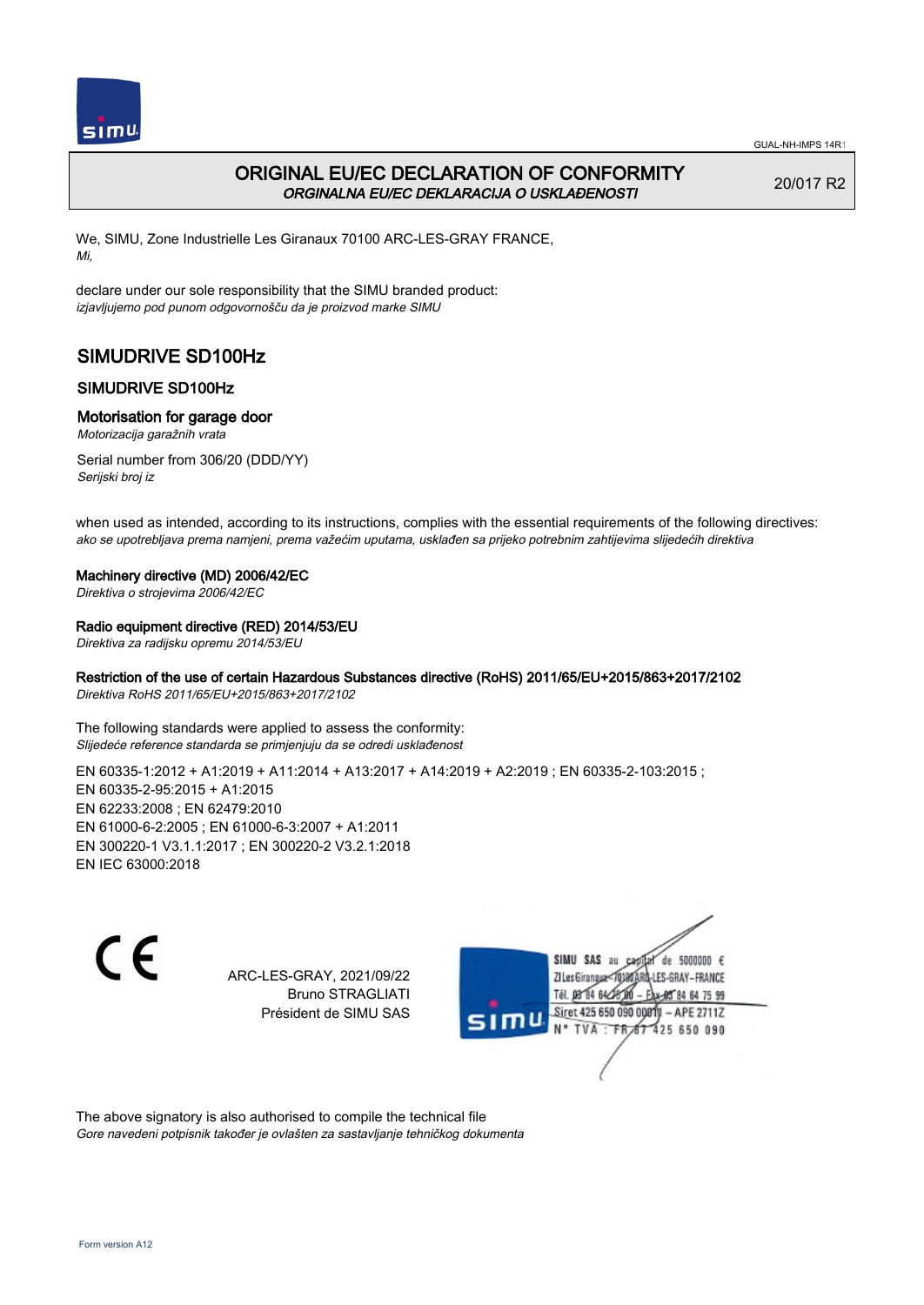

## ORIGINAL EU/EC DECLARATION OF CONFORMITY Eredeti EU/CE Megfelelőségi Nyilatkozat

20/017 R2

We, SIMU, Zone Industrielle Les Giranaux 70100 ARC-LES-GRAY FRANCE, Alulírott,

declare under our sole responsibility that the SIMU branded product: felelősségünk teljes tudatában kijelentjük, hogy a szóban forgó SIMU termék

# SIMUDRIVE SD100Hz

## SIMUDRIVE SD100Hz

## Motorisation for garage door

Garázskapuk motorizálása

Serial number from 306/20 (DDD/YY) Sorozatszámtól

when used as intended, according to its instructions, complies with the essential requirements of the following directives: megfelel, az alábbi irányelvekben megfogalmazott alapvető követelményeknek

### Machinery directive (MD) 2006/42/EC

Gépekre vonatkozó irányelv 2006/42/EC

### Radio equipment directive (RED) 2014/53/EU

A rádióberendezésekről szóló irányelv 2014/53/EU

## Restriction of the use of certain Hazardous Substances directive (RoHS) 2011/65/EU+2015/863+2017/2102

RoHS irányelv 2011/65/EU+2015/863+2017/2102

The following standards were applied to assess the conformity: A megfelelőség biztosításának érdekében az alábbi szabványok kerültek alkalmazásra

EN 60335-1:2012 + A1:2019 + A11:2014 + A13:2017 + A14:2019 + A2:2019 ; EN 60335-2-103:2015 ; EN 60335‑2‑95:2015 + A1:2015 EN 62233:2008 ; EN 62479:2010 EN 61000‑6‑2:2005 ; EN 61000‑6‑3:2007 + A1:2011 EN 300220‑1 V3.1.1:2017 ; EN 300220‑2 V3.2.1:2018 EN IEC 63000:2018

 $\epsilon$ 

ARC-LES-GRAY, 2021/09/22 Bruno STRAGLIATI Président de SIMU SAS



The above signatory is also authorised to compile the technical file A fent említett aláíró is jogosult a műszaki dokumentáció összeállítására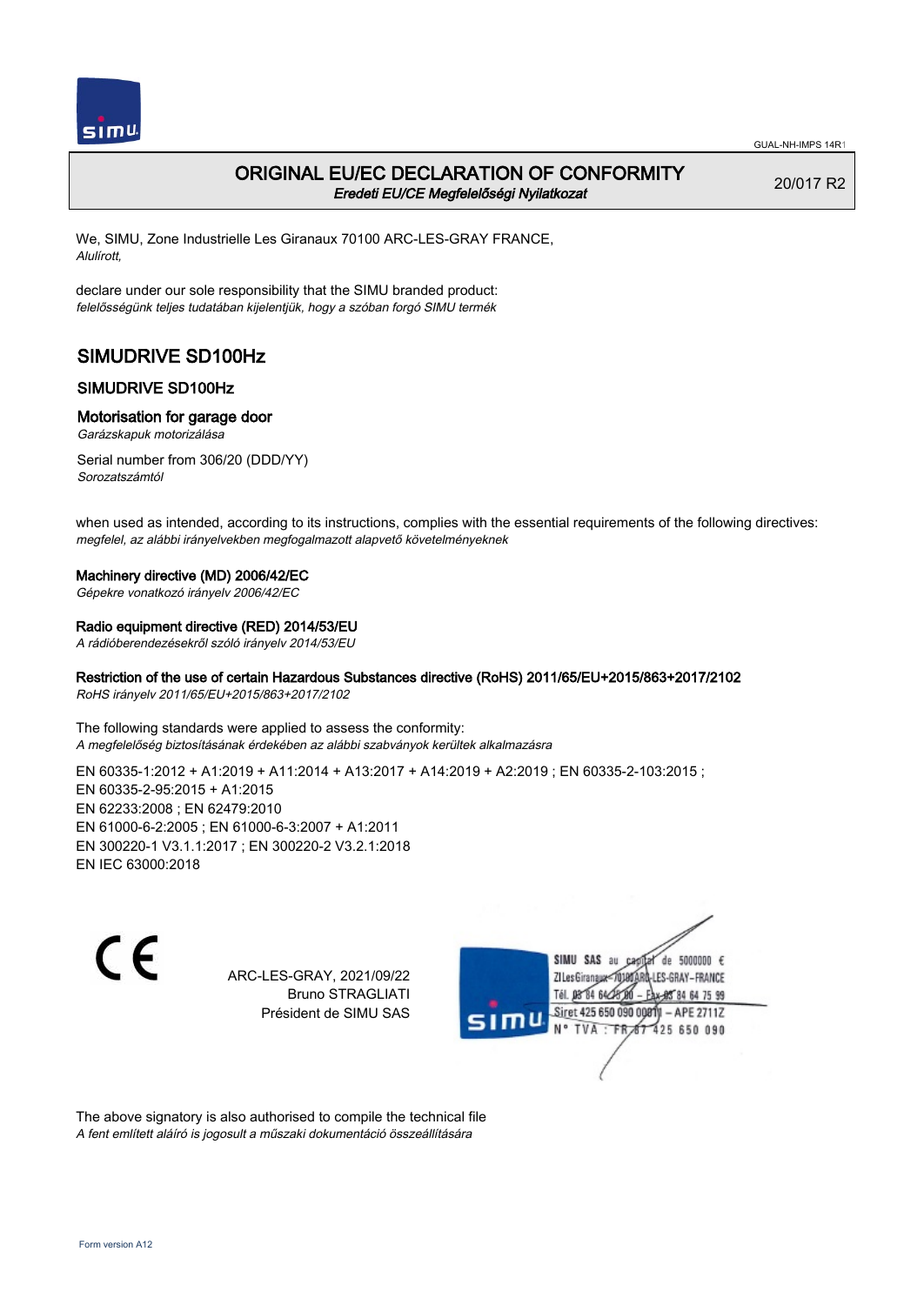

# ORIGINAL EU/EC DECLARATION OF CONFORMITY ORIGINALI ES/EB ATITIKTIES DEKLARACIJA

20/017 R2

We, SIMU, Zone Industrielle Les Giranaux 70100 ARC-LES-GRAY FRANCE, Mes,

declare under our sole responsibility that the SIMU branded product: atsakingai deklaruojame, kad SIMU kompanijos produktas

# SIMUDRIVE SD100Hz

## SIMUDRIVE SD100Hz

### Motorisation for garage door

Garažo vartų automatizavimas

Serial number from 306/20 (DDD/YY) Serijos numeris nuo

when used as intended, according to its instructions, complies with the essential requirements of the following directives: naudojamas pagal paskirtį, pagal gamintojo instrukcijas, atitinka esminius šių Direktyvų reikalavimus

### Machinery directive (MD) 2006/42/EC

Mašinų direktyva 2006/42/EC

### Radio equipment directive (RED) 2014/53/EU

Radijo ryšio įrenginių direktyva 2014/53/EU

## Restriction of the use of certain Hazardous Substances directive (RoHS) 2011/65/EU+2015/863+2017/2102

PMNA (RoHS) direktyva 2011/65/EU+2015/863+2017/2102

The following standards were applied to assess the conformity: Įverinti deklaruojamą atitiktį buvo taikomi toliau nurodyti standartai

EN 60335-1:2012 + A1:2019 + A11:2014 + A13:2017 + A14:2019 + A2:2019 ; EN 60335-2-103:2015 ; EN 60335‑2‑95:2015 + A1:2015 EN 62233:2008 ; EN 62479:2010 EN 61000‑6‑2:2005 ; EN 61000‑6‑3:2007 + A1:2011 EN 300220‑1 V3.1.1:2017 ; EN 300220‑2 V3.2.1:2018 EN IEC 63000:2018

 $\epsilon$ 

ARC-LES-GRAY, 2021/09/22 Bruno STRAGLIATI Président de SIMU SAS



The above signatory is also authorised to compile the technical file Asmuo, pasirašęs šią deklaraciją, taip pat turi įgaliojimą sudaryti techninę bylą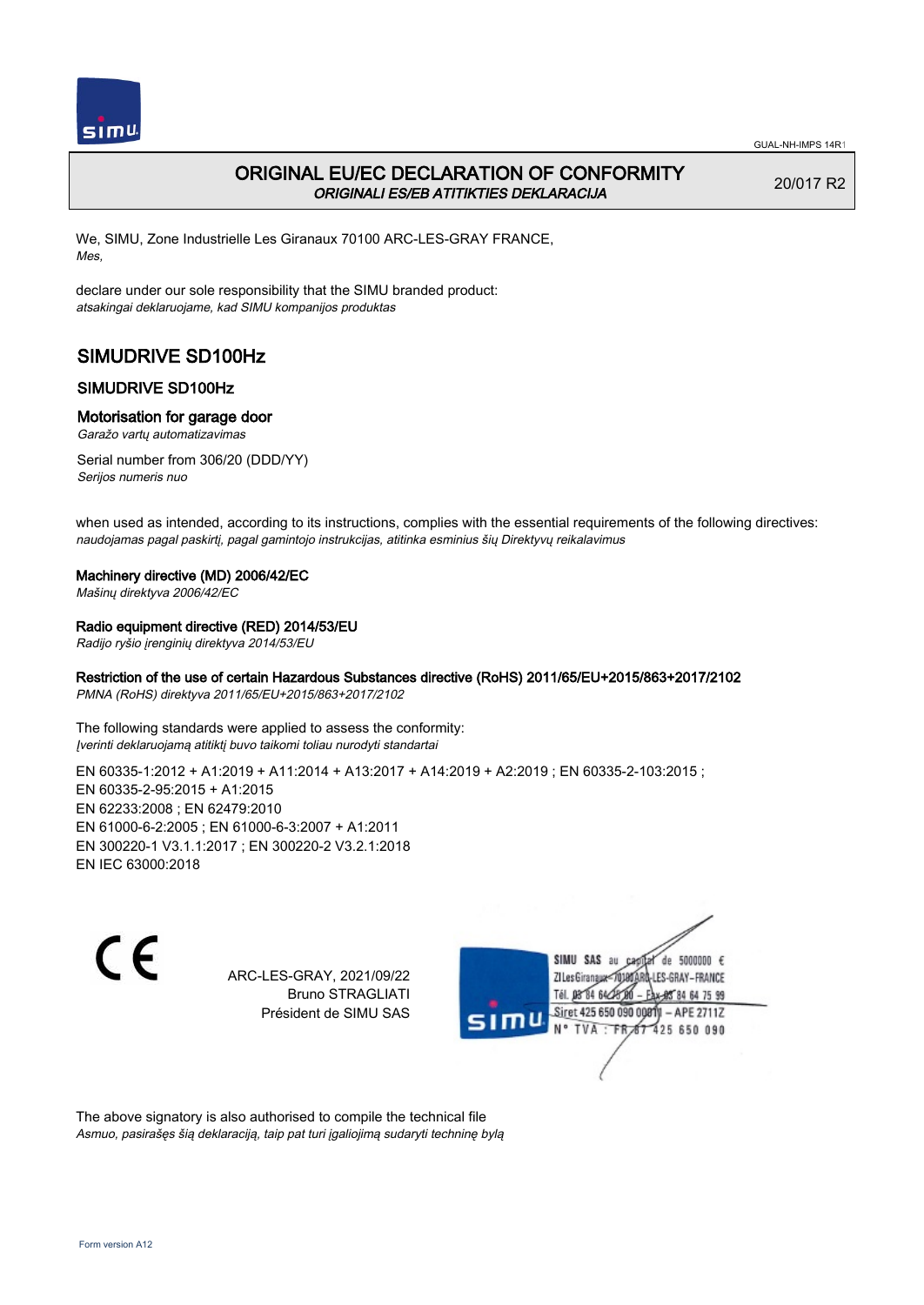

Mēs,

GUAL-NH-IMPS 14R1

20/017 R2

# ORIGINAL EU/EC DECLARATION OF CONFORMITY ES/EK ATBILSTĪBAS DEKLARĀCIJA

We, SIMU, Zone Industrielle Les Giranaux 70100 ARC-LES-GRAY FRANCE,

declare under our sole responsibility that the SIMU branded product: ar pilnu atbildību, apliecinām, ka SIMU zīmola produkti,

# SIMUDRIVE SD100Hz

## SIMUDRIVE SD100Hz

### Motorisation for garage door

Garāžas vārtu motorizēšana

Serial number from 306/20 (DDD/YY) sērijas numurs no

when used as intended, according to its instructions, complies with the essential requirements of the following directives: ja tie tiek lietoti saskaņā ar norādījumiem, atbilst šo direktīvu pamatprasībām

#### Machinery directive (MD) 2006/42/EC

Mašīnu Direktīva 2006/42/EC

#### Radio equipment directive (RED) 2014/53/EU

Direktīva par radioiekārtu pieejamību tirgū 2014/53/EU

#### Restriction of the use of certain Hazardous Substances directive (RoHS) 2011/65/EU+2015/863+2017/2102

RoHs Direktīva par dažādu bīstamu vielu izmantošanas ierobežošanu elektriskās un elektroniskās iekārtās 2011/65/EU+2015/863+2017/2102

The following standards were applied to assess the conformity: Atbilstības deklarācijas novērtēšanai tiek pielietoti sekojoši standarti

EN 60335-1:2012 + A1:2019 + A11:2014 + A13:2017 + A14:2019 + A2:2019 ; EN 60335-2-103:2015 ; EN 60335‑2‑95:2015 + A1:2015 EN 62233:2008 ; EN 62479:2010 EN 61000‑6‑2:2005 ; EN 61000‑6‑3:2007 + A1:2011 EN 300220‑1 V3.1.1:2017 ; EN 300220‑2 V3.2.1:2018 EN IEC 63000:2018

C E

ARC-LES-GRAY, 2021/09/22 Bruno STRAGLIATI Président de SIMU SAS



The above signatory is also authorised to compile the technical file Iepriekš minētā persona ir pilnvarota sastādīt tehnisko dokumentāciju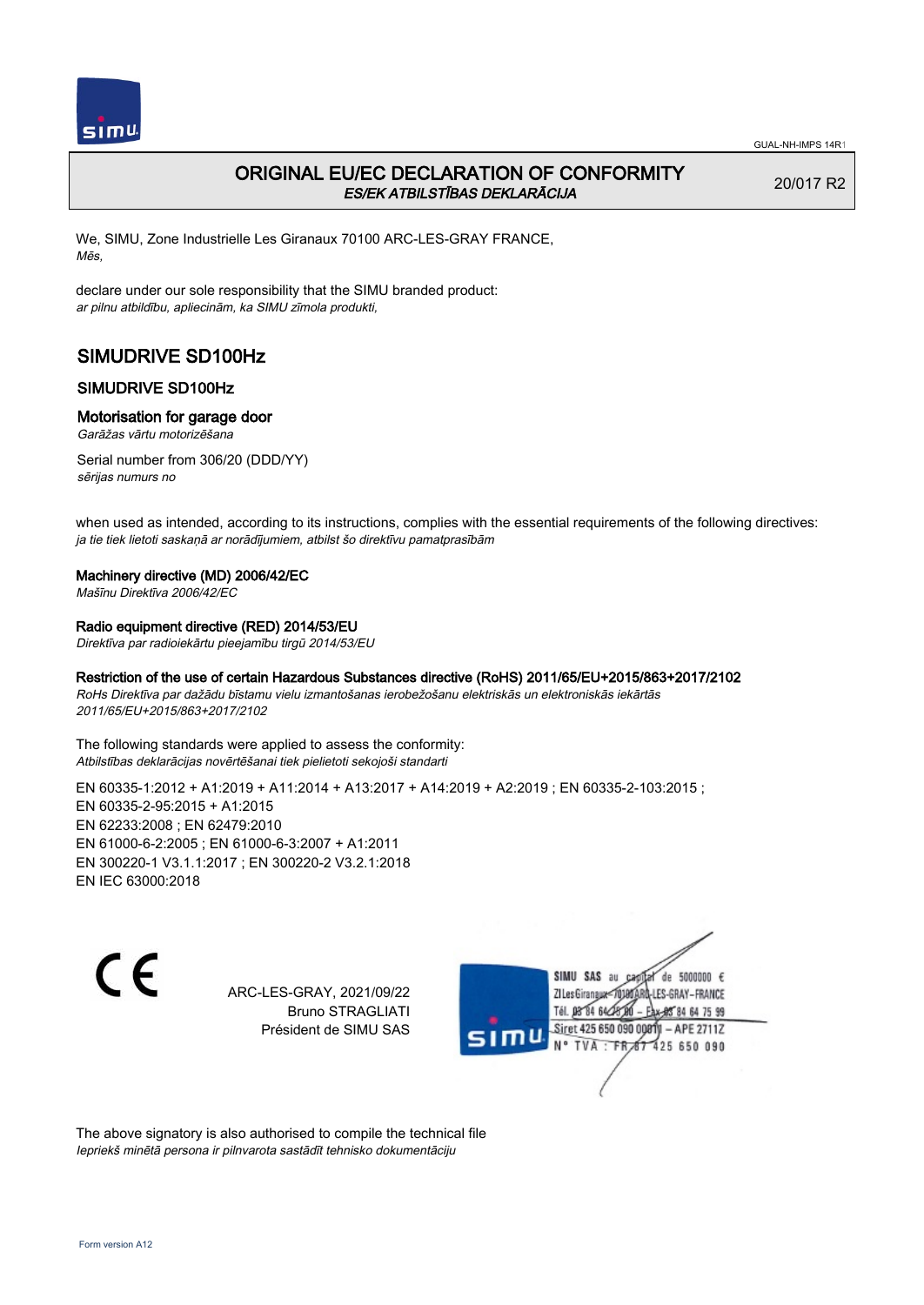

## ORIGINAL EU/EC DECLARATION OF CONFORMITY OORSPRONKELIJKE EU/EG-CONFORMITEITSVERKLARING

20/017 R2

We, SIMU, Zone Industrielle Les Giranaux 70100 ARC-LES-GRAY FRANCE, Wij,

declare under our sole responsibility that the SIMU branded product: verklaren op eigen verantwoordelijkheid dat het produkt van het SIMU

# SIMUDRIVE SD100Hz

## SIMUDRIVE SD100Hz

## Motorisation for garage door

Motorisatie voor garagedeuren

Serial number from 306/20 (DDD/YY) Serienummer van

when used as intended, according to its instructions, complies with the essential requirements of the following directives: wanneer gebruikt voor de juiste toepassing voldoet aan de essentiële eisen van de volgende richtlijnen

### Machinery directive (MD) 2006/42/EC

Machinerichtlijn 2006/42/EC

## Radio equipment directive (RED) 2014/53/EU

Richtlijn radioapparatuur 2014/53/EU

## Restriction of the use of certain Hazardous Substances directive (RoHS) 2011/65/EU+2015/863+2017/2102

RoHS Richtlijn 2011/65/EU+2015/863+2017/2102

The following standards were applied to assess the conformity: De volgende referentiestandaarden worden toegepast om de overeenstemming te evalueren

EN 60335-1:2012 + A1:2019 + A11:2014 + A13:2017 + A14:2019 + A2:2019 ; EN 60335-2-103:2015 ; EN 60335‑2‑95:2015 + A1:2015 EN 62233:2008 ; EN 62479:2010 EN 61000‑6‑2:2005 ; EN 61000‑6‑3:2007 + A1:2011 EN 300220‑1 V3.1.1:2017 ; EN 300220‑2 V3.2.1:2018 EN IEC 63000:2018

 $\epsilon$ 

ARC-LES-GRAY, 2021/09/22 Bruno STRAGLIATI Président de SIMU SAS



The above signatory is also authorised to compile the technical file

De bovengenoemde persoon is ook bevoegd om het technisch dossier samen te stellen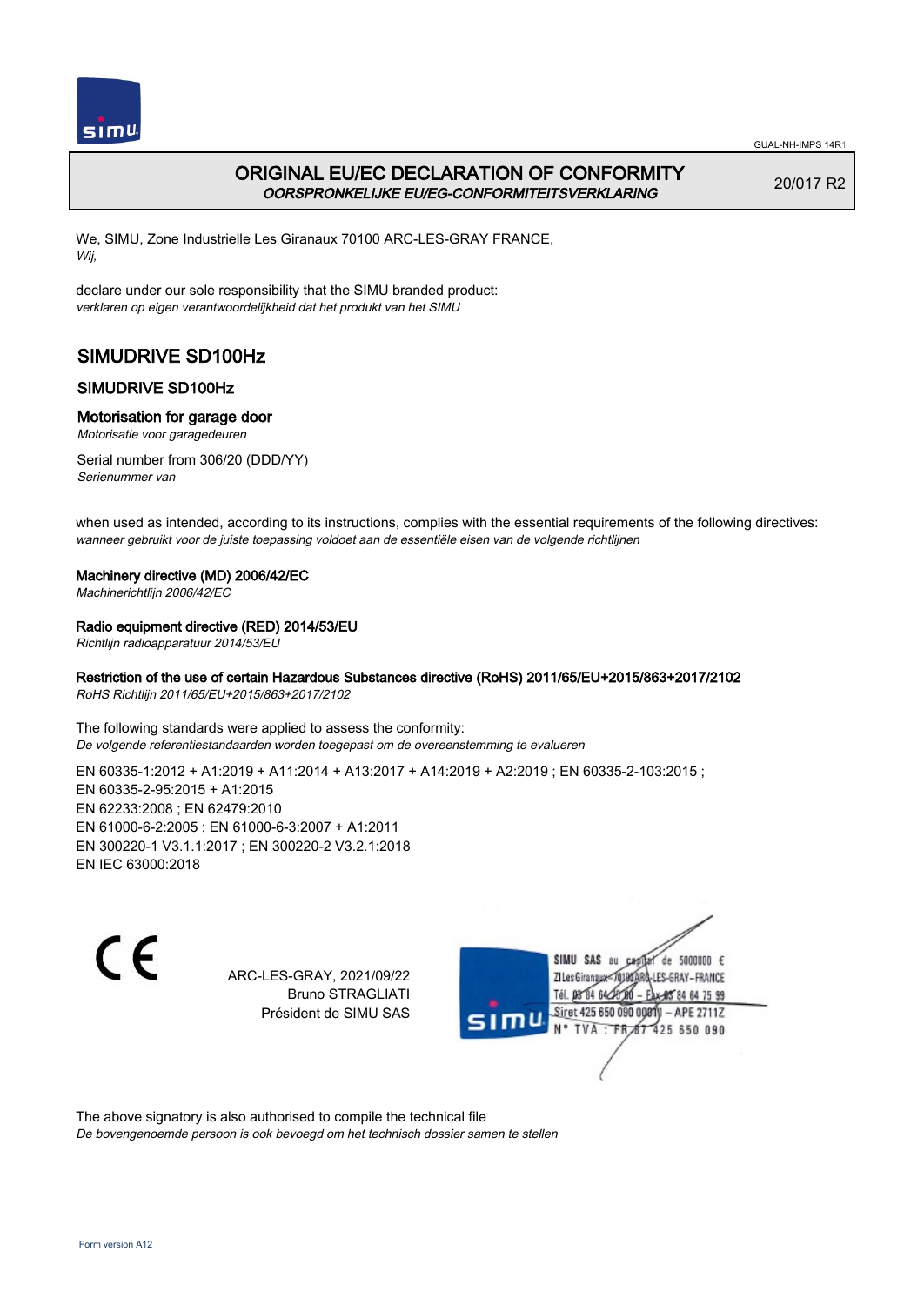

# ORIGINAL EU/EC DECLARATION OF CONFORMITY ORIGINAL EU / CE - ERKLÆRING

20/017 R2

We, SIMU, Zone Industrielle Les Giranaux 70100 ARC-LES-GRAY FRANCE, Vi,

declare under our sole responsibility that the SIMU branded product: erklærer under vårt eneansvar at SIMU merket produkt

# SIMUDRIVE SD100Hz

## SIMUDRIVE SD100Hz

### Motorisation for garage door

Motorisering for garasjeport

Serial number from 306/20 (DDD/YY) Serienummer fra

when used as intended, according to its instructions, complies with the essential requirements of the following directives: når de brukes som forutsatt, i henhold til sin instruks, i samsvar med de grunnlegende kravene i følgende direktiver

### Machinery directive (MD) 2006/42/EC

Maskindirektivet 2006/42/EC

### Radio equipment directive (RED) 2014/53/EU

Radioutstyr direktivet 2014/53/EU

## Restriction of the use of certain Hazardous Substances directive (RoHS) 2011/65/EU+2015/863+2017/2102

RoHS-direktivet 2011/65/EU+2015/863+2017/2102

The following standards were applied to assess the conformity: Følgende referansestandarder ble brukt for å vurdere samsvar

EN 60335-1:2012 + A1:2019 + A11:2014 + A13:2017 + A14:2019 + A2:2019 ; EN 60335-2-103:2015 ; EN 60335‑2‑95:2015 + A1:2015 EN 62233:2008 ; EN 62479:2010 EN 61000‑6‑2:2005 ; EN 61000‑6‑3:2007 + A1:2011 EN 300220‑1 V3.1.1:2017 ; EN 300220‑2 V3.2.1:2018 EN IEC 63000:2018

 $\epsilon$ 

ARC-LES-GRAY, 2021/09/22 Bruno STRAGLIATI Président de SIMU SAS



The above signatory is also authorised to compile the technical file Ovennevnte underskrevet fullmakt til å utarbeide den tekniske dokumentasjonen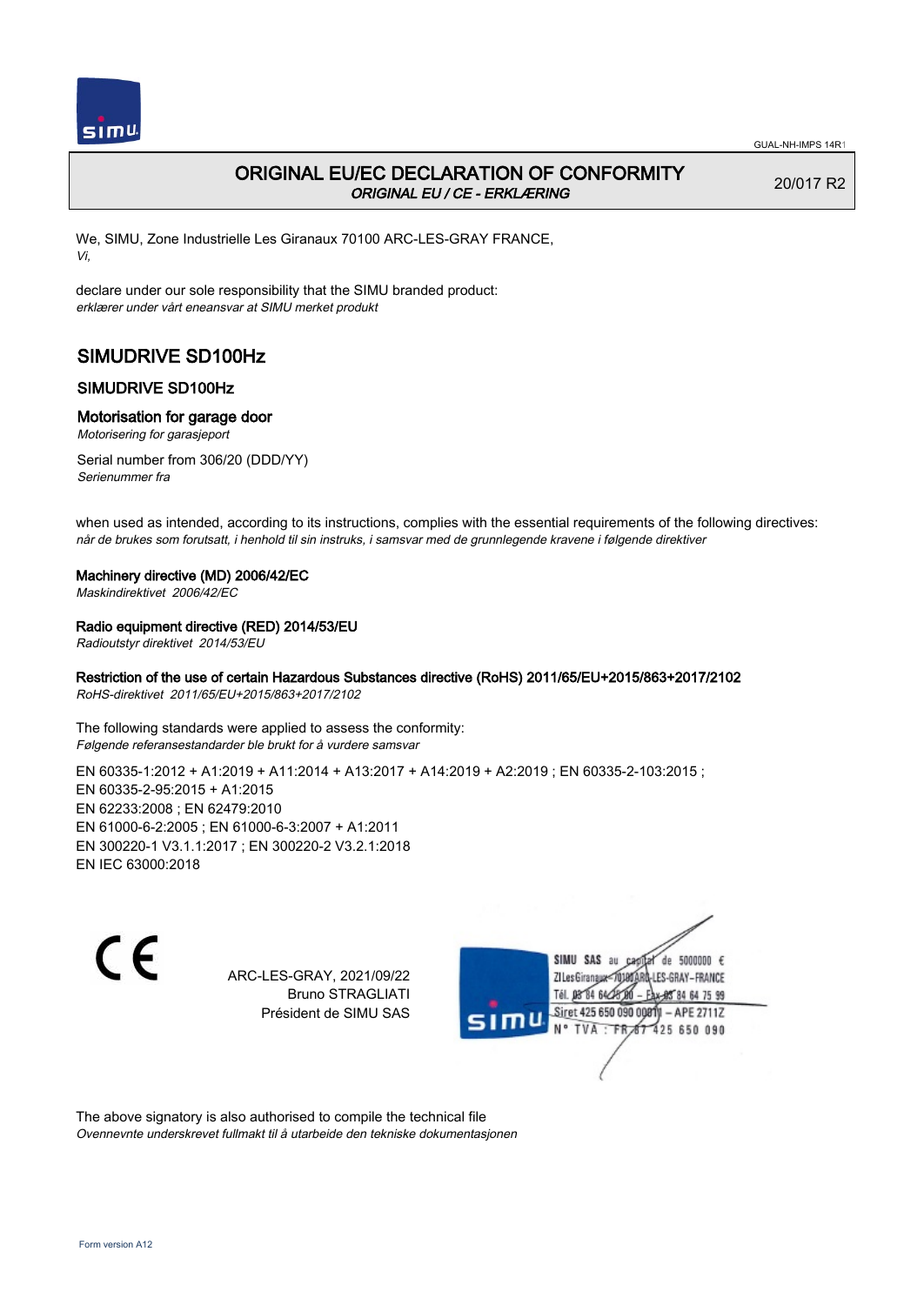

# ORIGINAL EU/EC DECLARATION OF CONFORMITY ORYGINALNA DEKLARACJA ZGODNOŚCI UE/WE

20/017 R2

We, SIMU, Zone Industrielle Les Giranaux 70100 ARC-LES-GRAY FRANCE, My,

declare under our sole responsibility that the SIMU branded product: deklarujemy z pełną odpowiedzialnością, że produkt oznaczony marką SIMU

# SIMUDRIVE SD100Hz

## SIMUDRIVE SD100Hz

### Motorisation for garage door

Wyposażenie w napęd bramy garażowej

Serial number from 306/20 (DDD/YY) z numerem seryjnym od

when used as intended, according to its instructions, complies with the essential requirements of the following directives: gdy jest używany zgodnie z przeznaczeniem i instrukcjami, spełnia podstawowe wymagania następujących Dyrektyw

#### Machinery directive (MD) 2006/42/EC

Dyrektywa maszynowa 2006/42/EC

### Radio equipment directive (RED) 2014/53/EU

Dyrektywa o urządzeniach radiowych 2014/53/EU

## Restriction of the use of certain Hazardous Substances directive (RoHS) 2011/65/EU+2015/863+2017/2102

Dyrektywa RoHS 2011/65/EU+2015/863+2017/2102

The following standards were applied to assess the conformity: Do oceny zgodności zostały zastosowane następujące normy

EN 60335-1:2012 + A1:2019 + A11:2014 + A13:2017 + A14:2019 + A2:2019 ; EN 60335-2-103:2015 ; EN 60335‑2‑95:2015 + A1:2015 EN 62233:2008 ; EN 62479:2010 EN 61000‑6‑2:2005 ; EN 61000‑6‑3:2007 + A1:2011 EN 300220‑1 V3.1.1:2017 ; EN 300220‑2 V3.2.1:2018 EN IEC 63000:2018

C E

ARC-LES-GRAY, 2021/09/22 Bruno STRAGLIATI Président de SIMU SAS



The above signatory is also authorised to compile the technical file

Osoba wskazana powyżej jest również upoważniony do przygotowania dokumentacji technicznej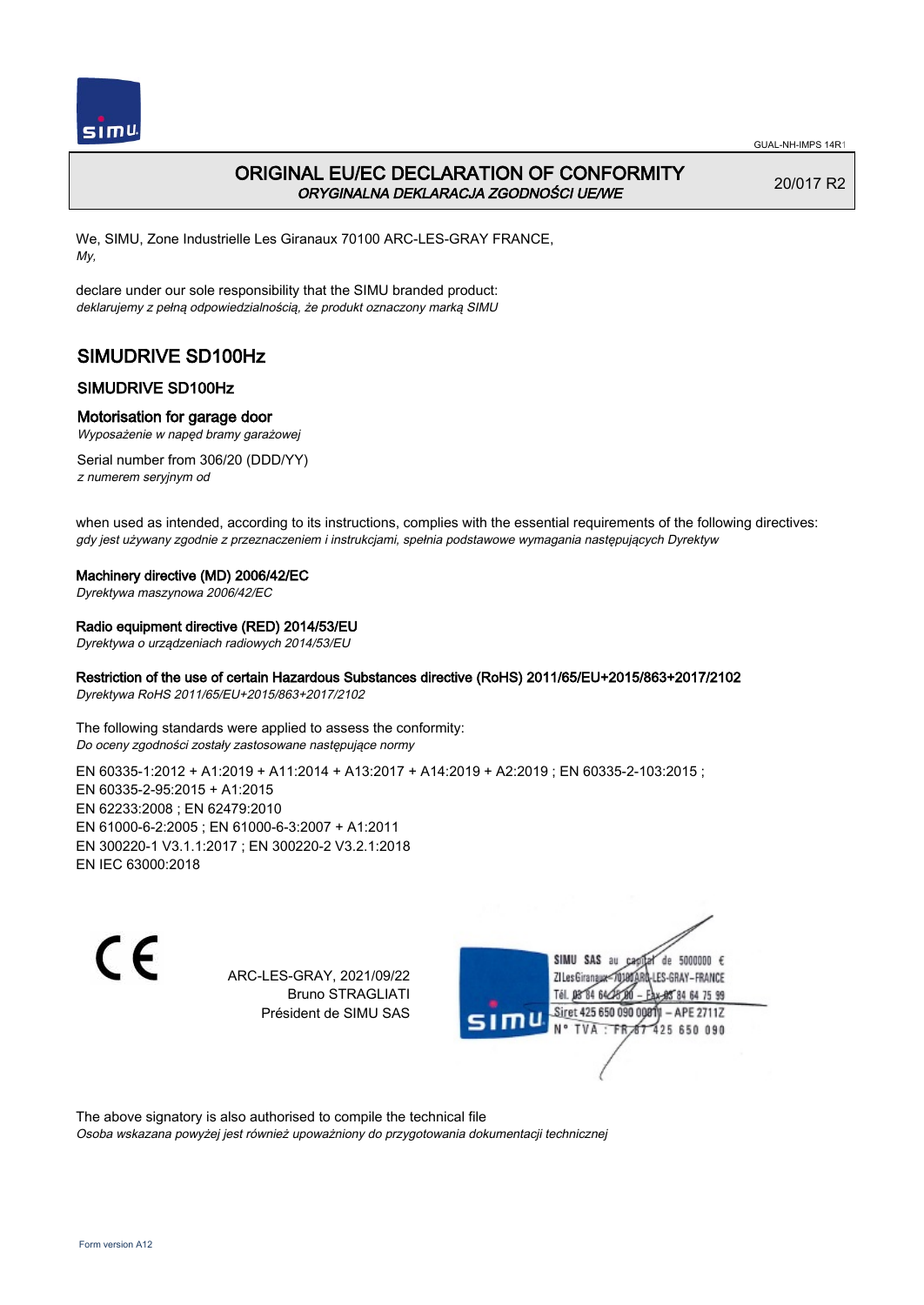

## ORIGINAL EU/EC DECLARATION OF CONFORMITY DECLARAÇÃO UE/CE DE CONFORMIDADE ORIGINAL

20/017 R2

We, SIMU, Zone Industrielle Les Giranaux 70100 ARC-LES-GRAY FRANCE, Nós,

declare under our sole responsibility that the SIMU branded product: declaramos sob nossa única responsabilidade que o dispositivo marca SIMU

# SIMUDRIVE SD100Hz

## SIMUDRIVE SD100Hz

## Motorisation for garage door

Motorização para porta de garagem

Serial number from 306/20 (DDD/YY) Número de série desde

when used as intended, according to its instructions, complies with the essential requirements of the following directives: Quando utilizado de acordo com sua a aplicação, segundo as suas instruções, cumpre os requisitos essenciais das seguintes diretivas

### Machinery directive (MD) 2006/42/EC

Diretiva Máquinas 2006/42/EC

### Radio equipment directive (RED) 2014/53/EU

Diretiva equipamentos de rádio 2014/53/EU

### Restriction of the use of certain Hazardous Substances directive (RoHS) 2011/65/EU+2015/863+2017/2102

Diretiva RoHS 2011/65/EU+2015/863+2017/2102

The following standards were applied to assess the conformity: As normas de referência apresentadas em seguida foram aplicadas para avaliar a conformidade

EN 60335-1:2012 + A1:2019 + A11:2014 + A13:2017 + A14:2019 + A2:2019 ; EN 60335-2-103:2015 ; EN 60335‑2‑95:2015 + A1:2015 EN 62233:2008 ; EN 62479:2010 EN 61000‑6‑2:2005 ; EN 61000‑6‑3:2007 + A1:2011 EN 300220‑1 V3.1.1:2017 ; EN 300220‑2 V3.2.1:2018 EN IEC 63000:2018

 $\epsilon$ 

ARC-LES-GRAY, 2021/09/22 Bruno STRAGLIATI Président de SIMU SAS



The above signatory is also authorised to compile the technical file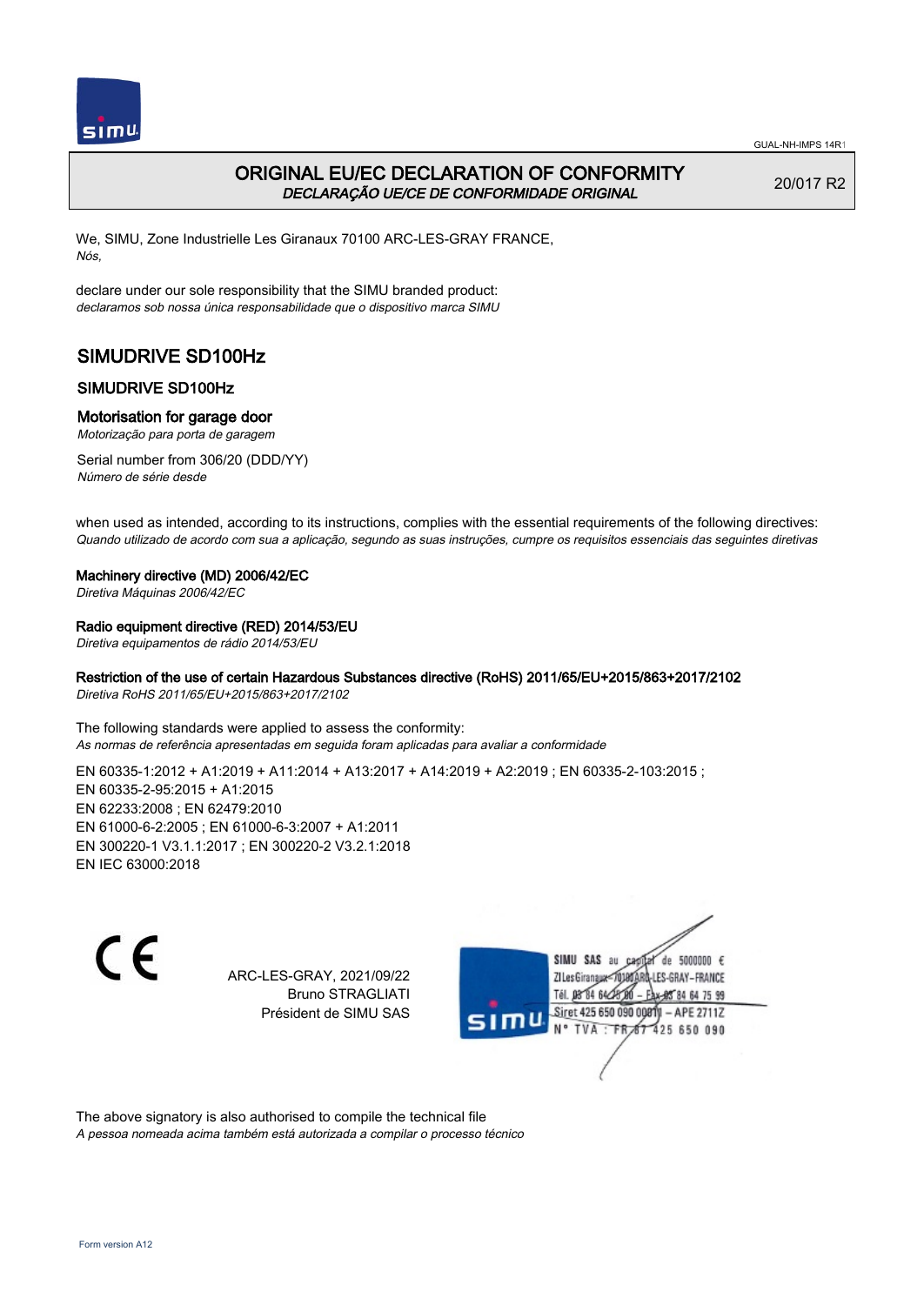

## ORIGINAL EU/EC DECLARATION OF CONFORMITY ORIGINAL EU/EC DECLARAIE DE CONFORMITATE

20/017 R2

We, SIMU, Zone Industrielle Les Giranaux 70100 ARC-LES-GRAY FRANCE, Noi,

declare under our sole responsibility that the SIMU branded product: declarăm pe propria răspundere că produsele marca SIMU

# SIMUDRIVE SD100Hz

## SIMUDRIVE SD100Hz

## Motorisation for garage door

Motorizare pentru uă de garaj

Serial number from 306/20 (DDD/YY) Numărul de serie din

when used as intended, according to its instructions, complies with the essential requirements of the following directives: utilizate conform destinaiei lor, aa cum este descris în manualul de utilizare, sunt în conformitate cu cerinele eseniale ale următoarelor directive

## Machinery directive (MD) 2006/42/EC

Directiva privind echipamentele tehnice 2006/42/EC

### Radio equipment directive (RED) 2014/53/EU

Directiva privind echipamentele radio 2014/53/EU

### Restriction of the use of certain Hazardous Substances directive (RoHS) 2011/65/EU+2015/863+2017/2102

Directiva RoHS 2011/65/EU+2015/863+2017/2102

The following standards were applied to assess the conformity: Următoarele standarde de referină au fost aplicate pentru respectarea conformităii

EN 60335‑1:2012 + A1:2019 + A11:2014 + A13:2017 + A14:2019 + A2:2019 ; EN 60335‑2‑103:2015 ; EN 60335‑2‑95:2015 + A1:2015 EN 62233:2008 ; EN 62479:2010 EN 61000‑6‑2:2005 ; EN 61000‑6‑3:2007 + A1:2011 EN 300220‑1 V3.1.1:2017 ; EN 300220‑2 V3.2.1:2018 EN IEC 63000:2018

C E

ARC-LES-GRAY, 2021/09/22 Bruno STRAGLIATI Président de SIMU SAS

SIMU SAS au de 5000000  $\epsilon$ ZI Les Giranaux</br/>1018 LES-GRAY-FRANCE Tél. 08 84 64 24 64 75 99 Siret 425 650 090 0081 - APE 2711Z 425 650 090 TVA: FR

The above signatory is also authorised to compile the technical file Semnatarul de mai sus este, de asemenea, autorizat să întocmească dosarul tehnic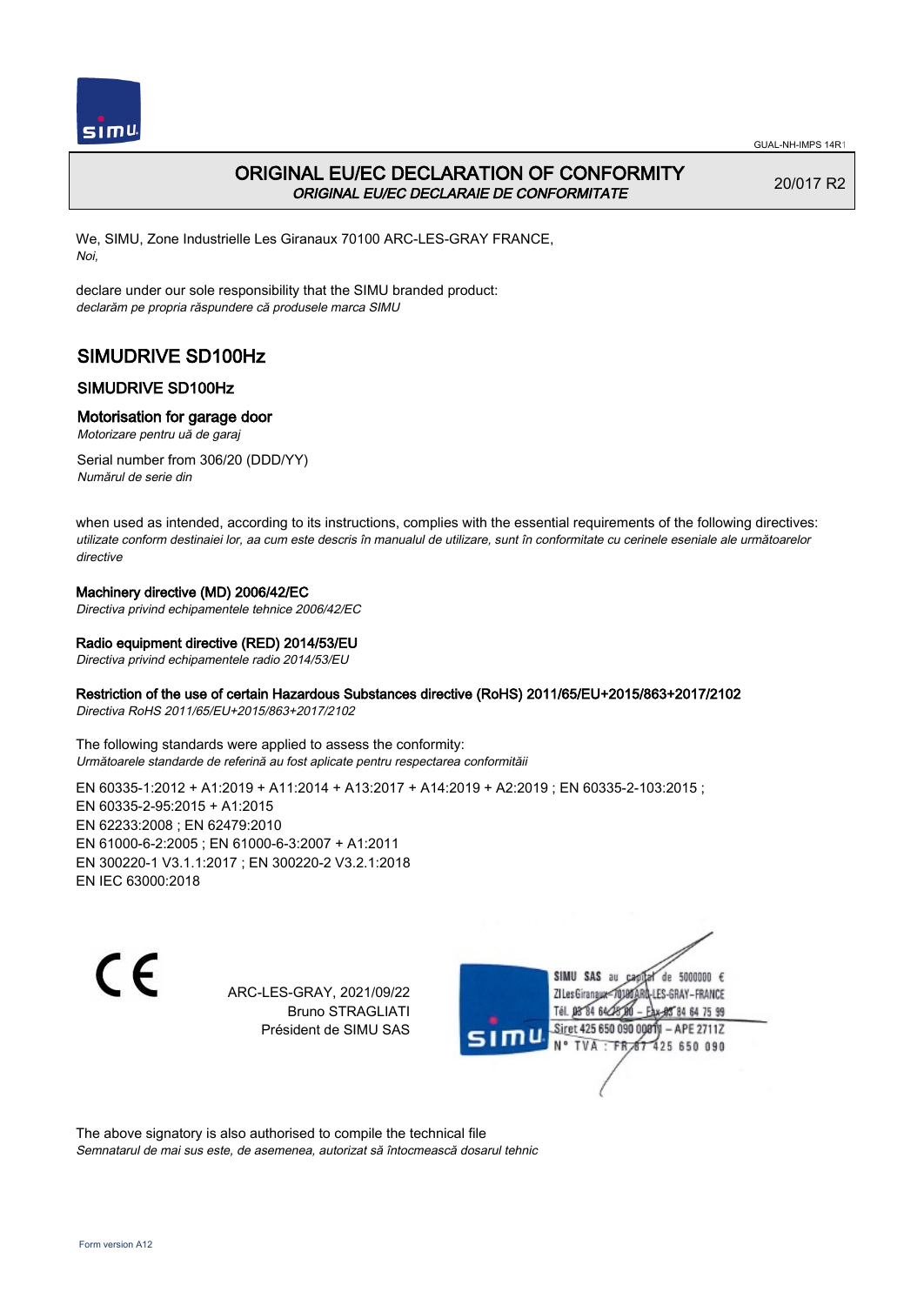

# ORIGINAL EU/EC DECLARATION OF CONFORMITY ORIGINAL EU/EG-FÖRSÄKRAN OM ÖVERENSSTÄMMELSE

20/017 R2

We, SIMU, Zone Industrielle Les Giranaux 70100 ARC-LES-GRAY FRANCE, Vi,

declare under our sole responsibility that the SIMU branded product: försäkrar på eget ansvar att produkten av varumärket SIMU

# SIMUDRIVE SD100Hz

## SIMUDRIVE SD100Hz

### Motorisation for garage door

Motorisering för garageport

Serial number from 306/20 (DDD/YY) Serienumret från

when used as intended, according to its instructions, complies with the essential requirements of the following directives: uppfyller de grundläggande kraven i följande direktiv när den används på det sätt som avses, i enlighet med bruksanvisningen

#### Machinery directive (MD) 2006/42/EC

Maskindirektivet 2006/42/EC

### Radio equipment directive (RED) 2014/53/EU

Direktivet om radioutrustning 2014/53/EU

## Restriction of the use of certain Hazardous Substances directive (RoHS) 2011/65/EU+2015/863+2017/2102

RoHS-direktivet 2011/65/EU+2015/863+2017/2102

The following standards were applied to assess the conformity: Följande referensnormer har tillämpats för att göra en bedömning av överensstämmelsen

EN 60335-1:2012 + A1:2019 + A11:2014 + A13:2017 + A14:2019 + A2:2019 ; EN 60335-2-103:2015 ; EN 60335‑2‑95:2015 + A1:2015 EN 62233:2008 ; EN 62479:2010 EN 61000‑6‑2:2005 ; EN 61000‑6‑3:2007 + A1:2011 EN 300220‑1 V3.1.1:2017 ; EN 300220‑2 V3.2.1:2018 EN IEC 63000:2018

 $\epsilon$ 

ARC-LES-GRAY, 2021/09/22 Bruno STRAGLIATI Président de SIMU SAS



The above signatory is also authorised to compile the technical file

Den person som anges ovan är också behörig att ställa samman den tekniska dokumentationen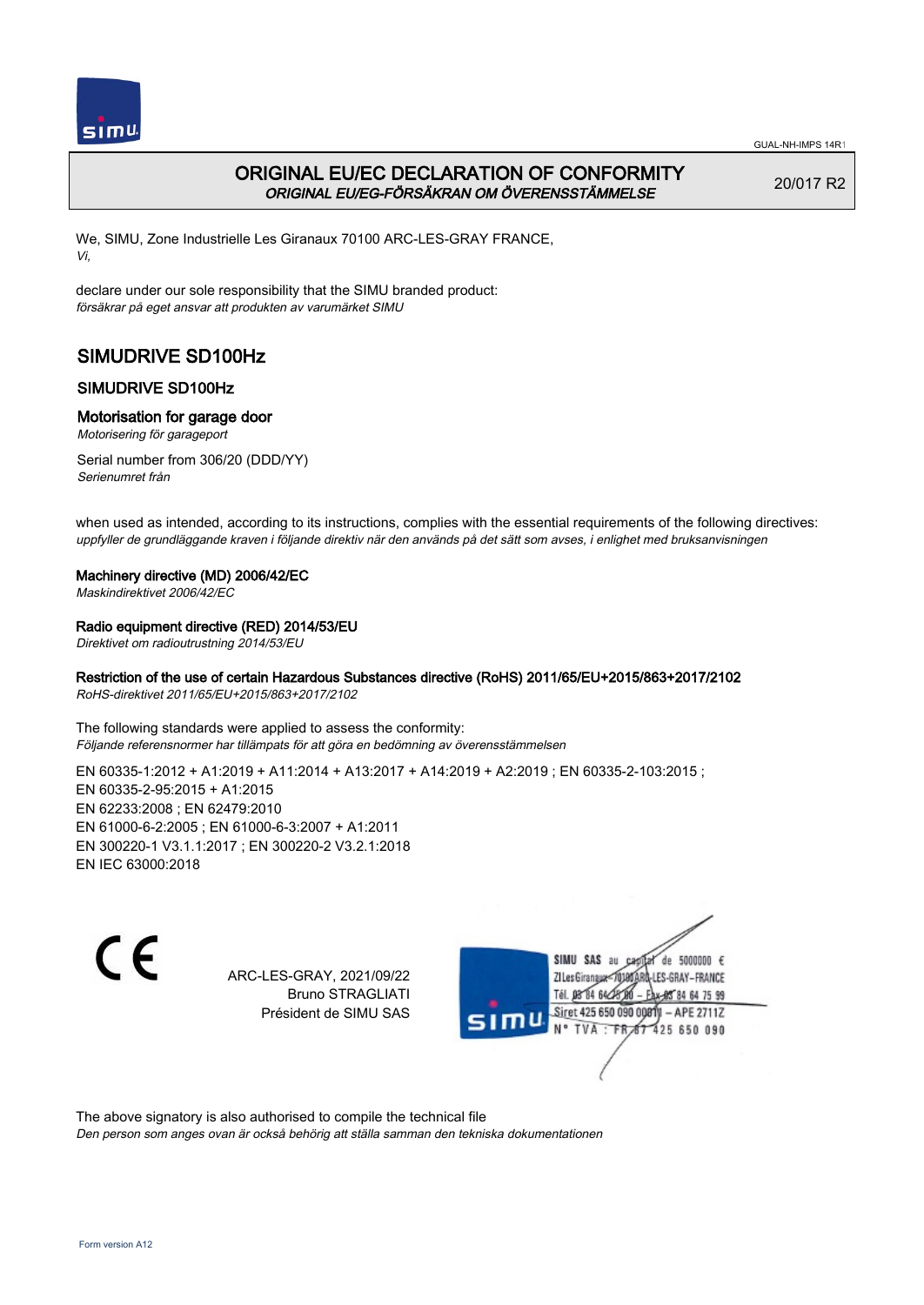

# ORIGINAL EU/EC DECLARATION OF CONFORMITY ORIGINÁLNE VYHLÁSENIE EU/ES O ZHODE

20/017 R2

We, SIMU, Zone Industrielle Les Giranaux 70100 ARC-LES-GRAY FRANCE, My,

declare under our sole responsibility that the SIMU branded product: vyhlasujeme na svoju výlučnú zodpovednosť, že výrobok značky SIMU

# SIMUDRIVE SD100Hz

## SIMUDRIVE SD100Hz

### Motorisation for garage door

Pohon pre garážové brány

Serial number from 306/20 (DDD/YY) Seriové číslo od

when used as intended, according to its instructions, complies with the essential requirements of the following directives: ak je používaný v súlade s účelom použitia a s návodom, spĺňa základné požiadavky týchto smerníc

#### Machinery directive (MD) 2006/42/EC

Smernica o strojových zariadeniach 2006/42/EC

#### Radio equipment directive (RED) 2014/53/EU

Smernica o sprístupňovaniu rádiových zariadení na trhu 2014/53/EU

#### Restriction of the use of certain Hazardous Substances directive (RoHS) 2011/65/EU+2015/863+2017/2102

Smernica o obmedzení používania určitých nebezpečných látok v elektrických a elektronických zariadeniach 2011/65/EU+2015/863+2017/2102

The following standards were applied to assess the conformity: Pre posúdenie zhody boli použité následujúce normy

EN 60335‑1:2012 + A1:2019 + A11:2014 + A13:2017 + A14:2019 + A2:2019 ; EN 60335‑2‑103:2015 ; EN 60335‑2‑95:2015 + A1:2015 EN 62233:2008 ; EN 62479:2010 EN 61000‑6‑2:2005 ; EN 61000‑6‑3:2007 + A1:2011 EN 300220‑1 V3.1.1:2017 ; EN 300220‑2 V3.2.1:2018 EN IEC 63000:2018

C E

ARC-LES-GRAY, 2021/09/22 Bruno STRAGLIATI Président de SIMU SAS

de 5000000  $\epsilon$ SIMU SAS au ZI Les Giranaux-70180 LES-GRAY-FRANCE Tél. 08 84 64 24 64 75 99 Siret 425 650 090 0081 - APE 2711Z 425 650 090 TVA: FR

The above signatory is also authorised to compile the technical file uvedená osoba je tiež osoba zodpovedná za vypracovanie technickej dokumentácie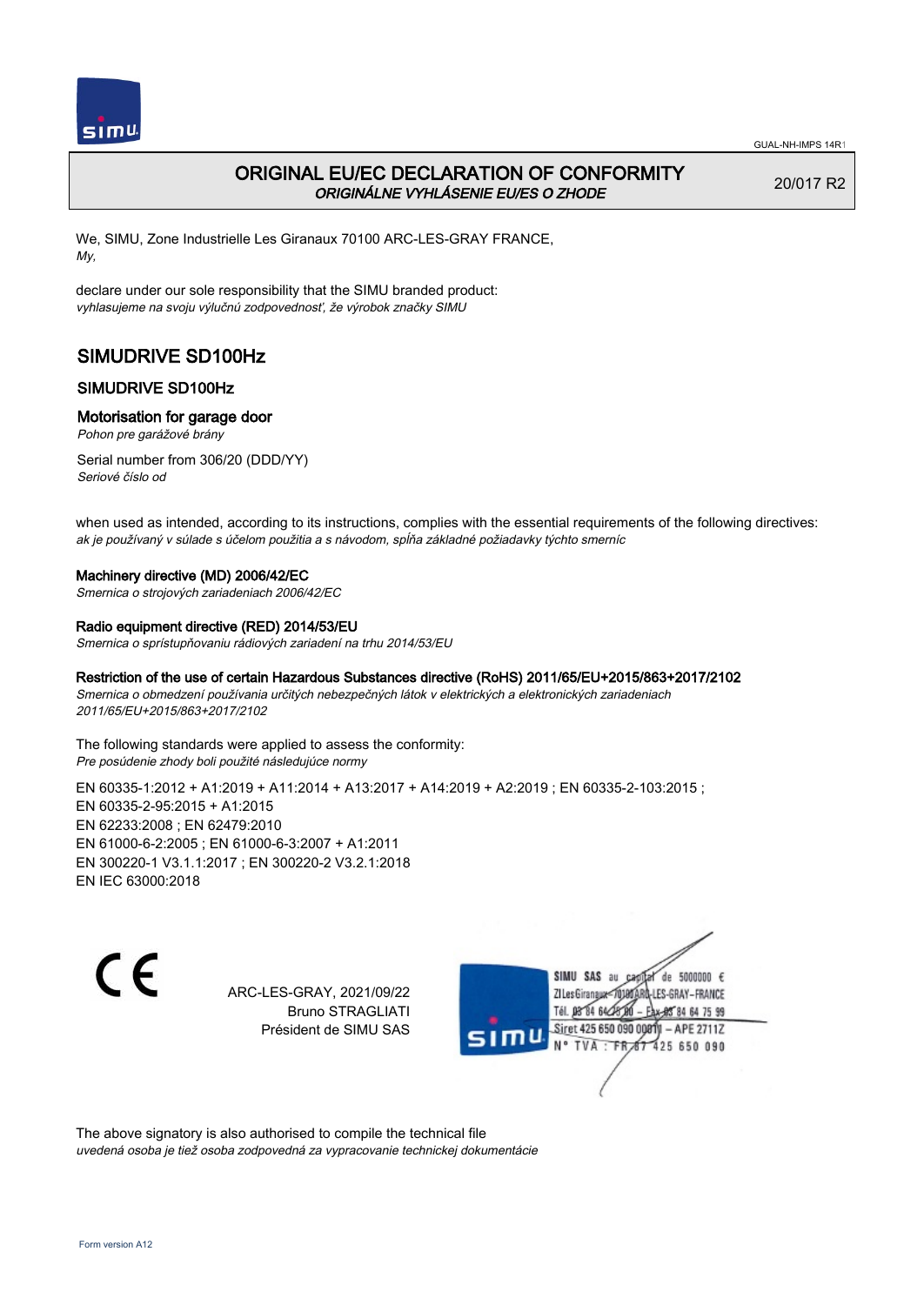

# ORIGINAL EU/EC DECLARATION OF CONFORMITY IZJAVA O SKLADNOSTI / IZJAVA O LASTNOSTIH

20/017 R2

We, SIMU, Zone Industrielle Les Giranaux 70100 ARC-LES-GRAY FRANCE, Mi,

declare under our sole responsibility that the SIMU branded product: S polno odgovornostjo izjavljamo, da izdelki blagovne znamke SIMU

# SIMUDRIVE SD100Hz

## SIMUDRIVE SD100Hz

### Motorisation for garage door

Motorizacija garažnih vrat

Serial number from 306/20 (DDD/YY) 'Serijska številka

when used as intended, according to its instructions, complies with the essential requirements of the following directives: ko se uporabljajo v skladu z namembnostjo in navodili, ustrezajo bistvenim zahtevam naslednjih direktiv

### Machinery directive (MD) 2006/42/EC

Direktiva o strojih 2006/42/EC

### Radio equipment directive (RED) 2014/53/EU

Ditrektiva o Radijski opremi 2014/53/EU

## Restriction of the use of certain Hazardous Substances directive (RoHS) 2011/65/EU+2015/863+2017/2102

Direktiva RoHS 2011/65/EU+2015/863+2017/2102

The following standards were applied to assess the conformity: Za preverjanje skladnosti so bili uporabljeni naslednji standardi

EN 60335-1:2012 + A1:2019 + A11:2014 + A13:2017 + A14:2019 + A2:2019 ; EN 60335-2-103:2015 ; EN 60335‑2‑95:2015 + A1:2015 EN 62233:2008 ; EN 62479:2010 EN 61000‑6‑2:2005 ; EN 61000‑6‑3:2007 + A1:2011 EN 300220‑1 V3.1.1:2017 ; EN 300220‑2 V3.2.1:2018 EN IEC 63000:2018

 $\epsilon$ 

ARC-LES-GRAY, 2021/09/22 Bruno STRAGLIATI Président de SIMU SAS



The above signatory is also authorised to compile the technical file Podpisnik, naveden zgoraj, je pooblaščen tudi za pripravo tehnične dokumentacije